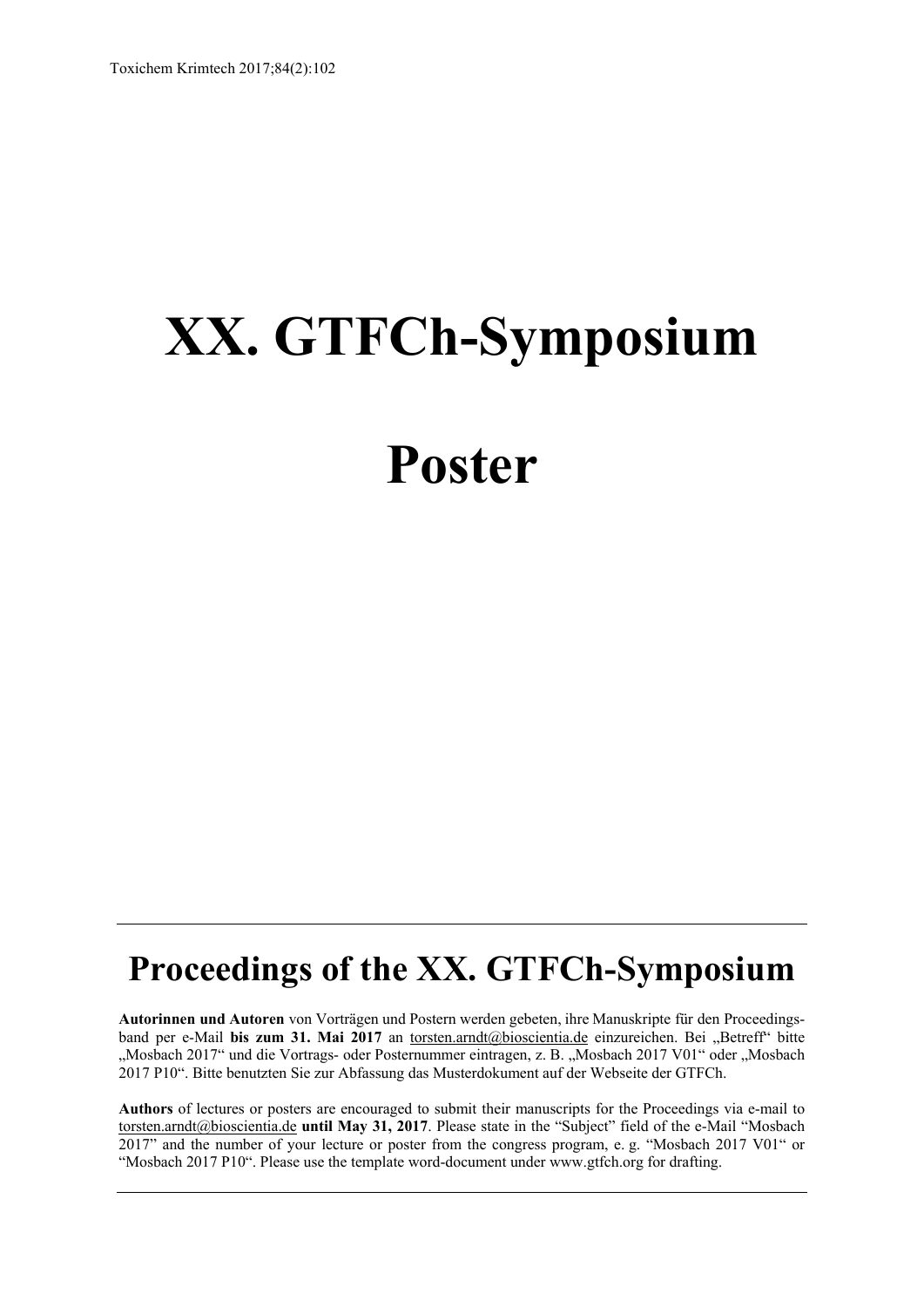## **P01 Application of Raman spectroscopy for the direct identification of synthetic cannabinoidsin herbal mixtures**

#### **<u>Sonja Metternich<sup>1,2</sup>, Carolin Huhn<sup>2</sup>, Siegfried Zörntlein<sup>1</sup></u>**

<sup>1</sup>Sachgebiet Betäubungsmittelanalytik/Toxikologie, Landeskriminalamt Rheinland-Pfalz, Mainz 2 Institut für Physikalische und Theoretische Chemie, Eberhard Karls Universität , Tübingen

**Aims:** The challenging task for international and European drug policies is how to respond effectively to the dynamic and constantly changing market for new psychoactive substances (NPS). The largest group is represented by so-called synthetic cannabinoids. In Germany, only specific synthetic cannabinoids are listed in the drug law and even small modifications in the chemical structure of substances already listed allow circumventing this law. Detection of small molecular changes, especially the discrimination of structural isomers regarding e.g. position of a halogen atom in a sidechain, is difficult or even impossible using standard analytical methods like GC-MS or LC-DAD. The aim of this project is the quick identification of synthetic cannabinoids in herbal mixtures. **Methods:** For sample preparation of herbal mixtures, an effective method was including sieving of the plant material, extraction with acetone and precipitation of the active compound using water. The characterisation of several synthetic cannabinoids was demonstrated using a Bruker Senterra Raman spectrometer (excitation wavelength 523 nm at a laser power of 10 mW). Reference powders were taken from case material of Landeskriminalamt Rheinland-Pfalz, identification and quantification was achieved by GC-MS and NMR. **Results and Discussion:** Synthetic cannabinoids in herbal mixtures could be identified with Raman spectroscopy. Structural isomers of Cl-MDMB-CHMICA (2Cl-MDMB-CHMICA, 3Cl-MDMB-CHIMCA, 4Cl-MDMB-CHMICA, 5Cl-MDMB-CHMICA, 6Cl-MDMB-CHMICA, 7Cl-MDMB-CHMICA) and 5F-PB-22 (2F-PB-22, 3F-PB-PB, 4F-PB-22) could be characterised via the interpretation of specific bands in Raman spectra. Currently, the limiting factor is the availability of reference material for the characterisation of structural isomers. **Conclusion:** The combination of the presented sample preparation with Raman spectroscopy is an efficient and non-destructive method for the identification of NPS in herbal mixtures. It allows for a simple and fast response to the constantly changing drug market.

## **P02 Identification and quantitative determination**  of active ingredients in drug exhibits by LC-MS<sup>n</sup>

#### **Aurore Wicht, Volker Auwärter, Jürgen Kempf**

Institute of Forensic Medicine, Medical Center, University, Freiburg

**Aims:** Besides routine screening of body fluids, the analysis of tablets and powders is of interest, especially in intoxication or post mortem cases where illicit drug preparations or drug paraphernalia were found. The aim of this project was to develop a fast and easy-to-use method for identification and quantitation of the active ingredients in illicit drug preparations. Methods: Our routine LC-MS<sup>n</sup> screening method (Toxtyper) was reduced by eliminating compounds not relevant for this task. The automatic data evaluation was upgraded by a script for quantitative evaluation of detected compounds using the peak area of the respective molecular ion in  $\overline{MS}^1$ , the peak area of an assigned internal standard, and the data of a previously analysed calibrator (one-point-calibration). The proposed routine workflow for unknown powders or tablets consists of preparation of a 1 mg/ml solution in methanol and subsequent dilution with LC eluent (1:500). **Results and Discussion:** For proof of concept, the workflow was tested using cocaine, LSD, five amphetamine-derivatives, five opioids, four designer drugs, 5 synthetic cannabinoids and six common cutting agents. Calibration curves from 0.1 to 2.5  $\mu$ g/ml were found to be linear (R<sup>2</sup> > 0.95), except for amphetamine (0.1 to 1.0  $\mu$ g/ml) and some cutting agents. Deviations from OC target concentrations ranged from  $-25$  to  $+50\%$  with the highest deviations at the lower and upper ends of the defined linear range. **Conclusion:** The presented method allows automated identification and semi-quantitative determination of the active ingredients and cut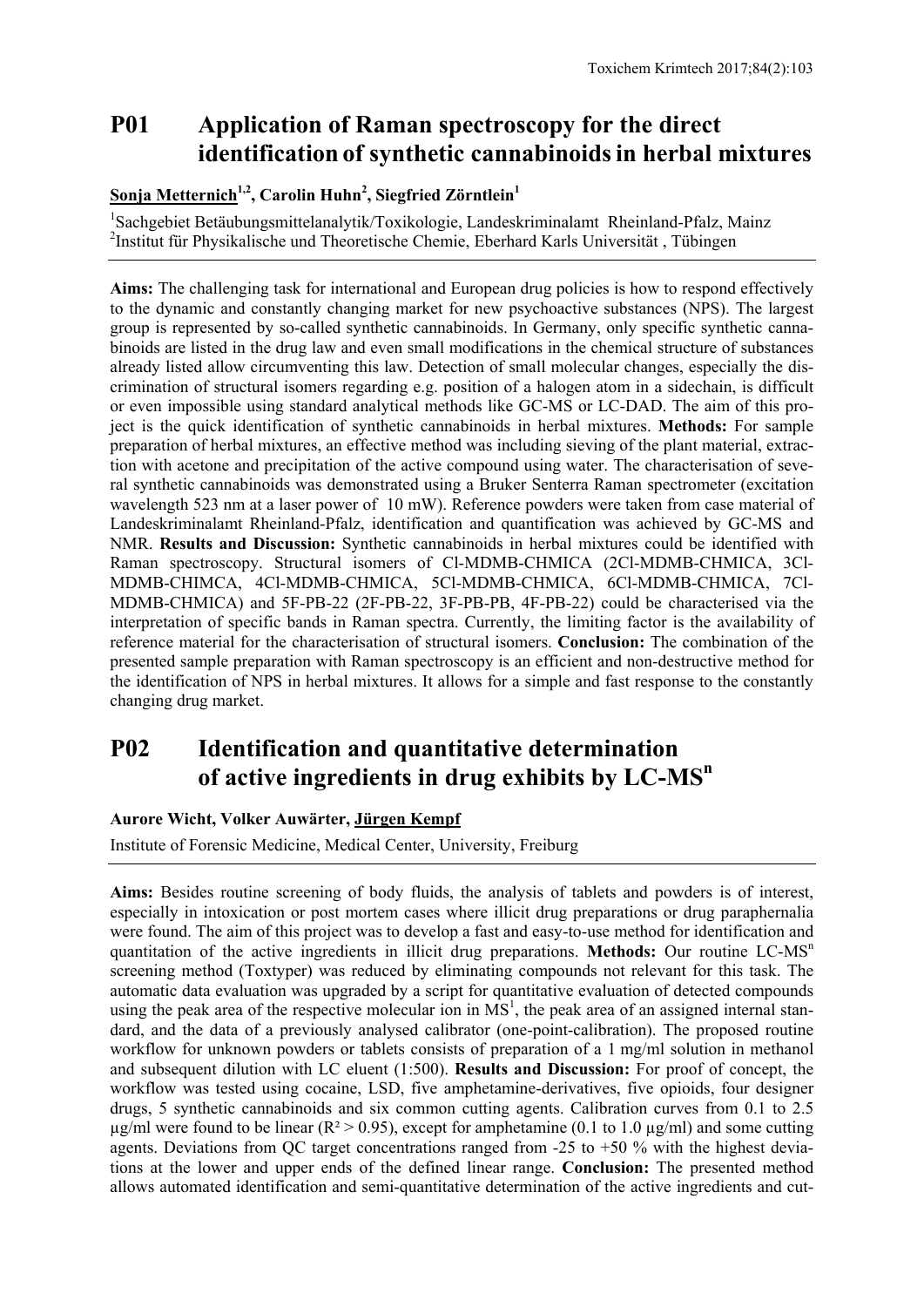ting agents of drug preparations with active ingredient contents ranging from 5 to 100 %. If lower levels are expected, the dilution step during sample preparation can easily be adjusted to match the linear calibration range of the calibration. The quality of the (semi-) quantitative data allows assessing the potency and thereby potential health risks of the investigated powders or tablets.

## **P03 Application of CE-DAD for the identification of food colorants in illicit drugs with complex matrices**

**Imke Stamme1,2, Nathalie Martin2 , Carolin Huhn1 , Michael Pütz2**

<sup>1</sup>Institut für Physikalische und Theoretische Chemie, Eberhard Karls Universität, Tübingen <sup>2</sup>Forensic Science Institute, Federal Criminal Police Office, Wiesbaden

**Aims:** The aim of the presented project is to analyze food colorants in different matrices such as ecstasy tablets and heroin samples to contribute to forensic profiling. As the synthetic food colorants are either azo or triarylmethane components with sulpho, phenolic hydroxy and/or carboxyl groups, they can easily be deprotonated to one or multiply negatively charged species. **Methods:** To analyse the ecstasy tablets an alkaline buffer of pH 10.5 was used for separation. The impact of bubble cell capillaries with extended light paths for the detection window on detection limits and separation efficiency was investigated. For the quantitative analysis of the food colorants in heroin a formic acid buffer at pH 2.3 was used with counterelectroosmotic separation of the food colorants, still negatively charged in the acidic separation buffer to reduce matrix effects. **Results:** For the quantitative analysis in heroin samples three food colorants were analysed, E151, E102 and E110 with base line separation within 11 min. The concentration ranges were 1  $\mu$ M–22  $\mu$ M (E151), 13  $\mu$ M–116  $\mu$ M (E102) and 21  $\mu$ M–190 µM (E110). Method precisions of ten consecutive analysis runs were determined with 8.4% (E151), 9.8% (E102) and 10.3% (E 110). LODs for the qualitative analysis of the ten food colorants in ecstasy tablets (E102, E104, E110, E122, E123, E124, E131, E132, E142 and E151) ranged between 0.3 µg/mL and 1.3 µg/mL. Base line separation was achieved in 14 min. As internal standards 8-hydroxypyren-1,3,6-trisulfonic acid trisodium salt and naphthalindicarboxylic acid were used. The two procedures have successfully been applied to the analysis of 30 seized ecstasy tablets and 42 heroin samples from BKA´s heroin analysis programme HAP. **Conclusion:** Compared to other chromatographic methods a higher selectivity can be achieved with CE by separating negatively charged analytes over full pH range (co- and counterelectroosmotic) with minimal sample preparation.

## **P04 Establishment of a new GC-FID method for the quantitative determination of cathinone-type designer drugs using cross-calibration calculations**

#### **Bianca Schaffrath, Folker Westphal**

State Bureau of Criminal Investigation, Schleswig-Holstein, Kiel

**Aims:** The increasing quantity and variety of NPS on the European illegal drug market requires their fast and simple quantification. Therefore, it was checked if quantification of any kind of cathinone via the calibration curve of easily available phenethylamines using cross-calibration calculations is possible. **Methods**: The calibration curves of eight reference substances (three phenethylamines and five cathinones) were recorded and their correctness was verified with tests in the low and high calibration range of the corresponding compounds using GC-FID. These tests were first evaluated using their own calibration curve. If they were close to the real value, cross-calibration with the phenethylamine curves was performed, using the concepts of carbon number molecular weight (C-MW) and effective carbon number molecular weight (ECN-MW) correction. Then, cathinones with different structural units were measured according to these concepts. For the tests of all compounds not fitting their calibration curves, derivatization experiments with perfluorooctanoyl chloride were performed. **Results and**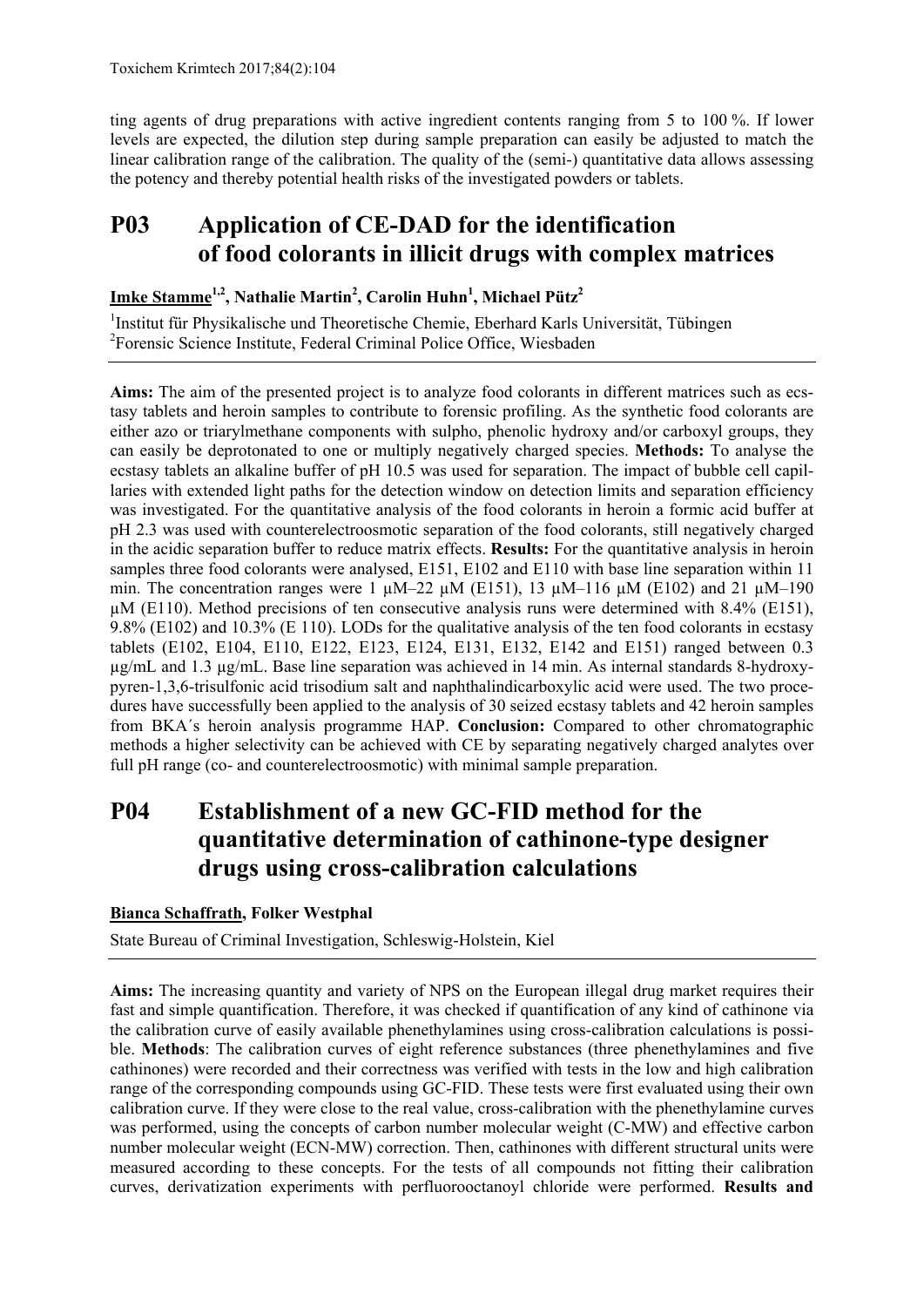**Discussion:** Experiments with pyrrolidinophenones revealed that quantification worked best with amphetamine and ECN-MW correction. The cross-calibration concept of tertiary cathinones without pyrrolidino groups and secondary compounds was less easy to predict and required testing. Moreover, secondary cathinones could only be quantified after derivatization. The evaluation of tertiary and secondary cathinones via calibrators of the same group was performed as well and showed that compounds without heteroatoms are better evaluable with phenethylamines than with other cathinones. **Conclusion:** In general, quantification of selected classes of cathinones via cross-calibration is possible but there is neither one universal calibrator nor universal correction concept applicable. Moreover, all secondary cathinones are more labile and higher reactive than tertiary cathinones and most often deviations from the real value were greater. (This work was funded by the European Union´s program as part of the research project ''SPICE-Profiling'' (agreement no. JUST/2013/ISEC/DRUGS/AG/ ISEC/4000006421) at the BKA.)

## **P05 Introduction of sample tubes with sodium azide as a preservative for ethyl glucuronide in urine**

**Marc Luginbühl<sup>1</sup> , Wolfgang Weinmann1 , Ali Al-Ahmad2**

<sup>1</sup>Institute of Forensic Medicine, University of Bern, Switzerland <sup>2</sup>Department of Operative Dentistry and Periodontology, University Medical Centre Freiburg

**Objectives:** The instability of ethyl glucuronide (EtG) in urine against bacterial degradation or the post collection synthesis of EtG in contaminated samples may cause false interpretation of EtG results in urine samples. This study evaluates the potential of sodium azide in tubes used for urine collection to hinder degradation of EtG by bacterial metabolism taking place during growth of bacterial colonies. **Methods:** Tubes with sodium azide are part of a commercial oral-fluid collection device (Greiner Bio One). These were tested with different gram-positive and gram-negative bacterial species previously observed in urinary tract infections, such as *E. coli, S. aureus, E. faecalis, S. epidermidis, K. pneumoniae, E. cloacae, and P. aeruginosa*. To test the prevention of EtG degradation by the predominant pathogen in urinary tract infection, sterile-filtered urine and deficient medium were spiked with EtG, and inoculated with *E. coli* prior to incubation for four days at 37°C in tubes with and without sodium azide. Samples were collected every twenty-four hours, during four consecutive days, whereby the colony forming units were counted on Columbia blood agar plates, and EtG was analyzed by LC-MS/MS. **Results and Discussion:** Strong inhibition of bacterial growth (increase in numbers of colony forming units) by sodium azide was observed for all tested bacterial species. EtG degradation was observed when standard polypropylene tubes were used for the storage of contaminated samples. However, urine specimens collected in sodium azide tubes showed no or very limited bacterial growth and no EtG degradation with *E. coli*. **Conclusion:** Sodium azide is useful to reduce bacterial growth of gram-negative and gram-positive bacteria. It inhibits the degradation of EtG by *E. coli,* and can be used for the stabilization of EtG in urine samples.

## **P06 Forensic abstinence control with KIMS immunoassays for drugs of abuse and ethyl glucuronide in urine on a cobas c 501 analyzer**

**Merja A. Neukamm1 , Arsham Bahrami1 , Volker Auwärter1 , Felix M. P. Mehne2 , Eva Höss<sup>2</sup>**

1 Forensische Toxikologie, Institut für Rechtsmedizin, Universitätsklinikum, Freiburg 2 Roche Diagnostics GmbH, Penzberg

**Aims:** For the medico-psychological assessment (MPA) during driving license re-granting in Germany, abstinence control including investigation of urine samples is required. In these programs, even small amounts of markers for drug or alcohol abuse have to be detected. Thus, the concentrations of the target compounds are very low, and, in consequence, the sensitivity of the applied screening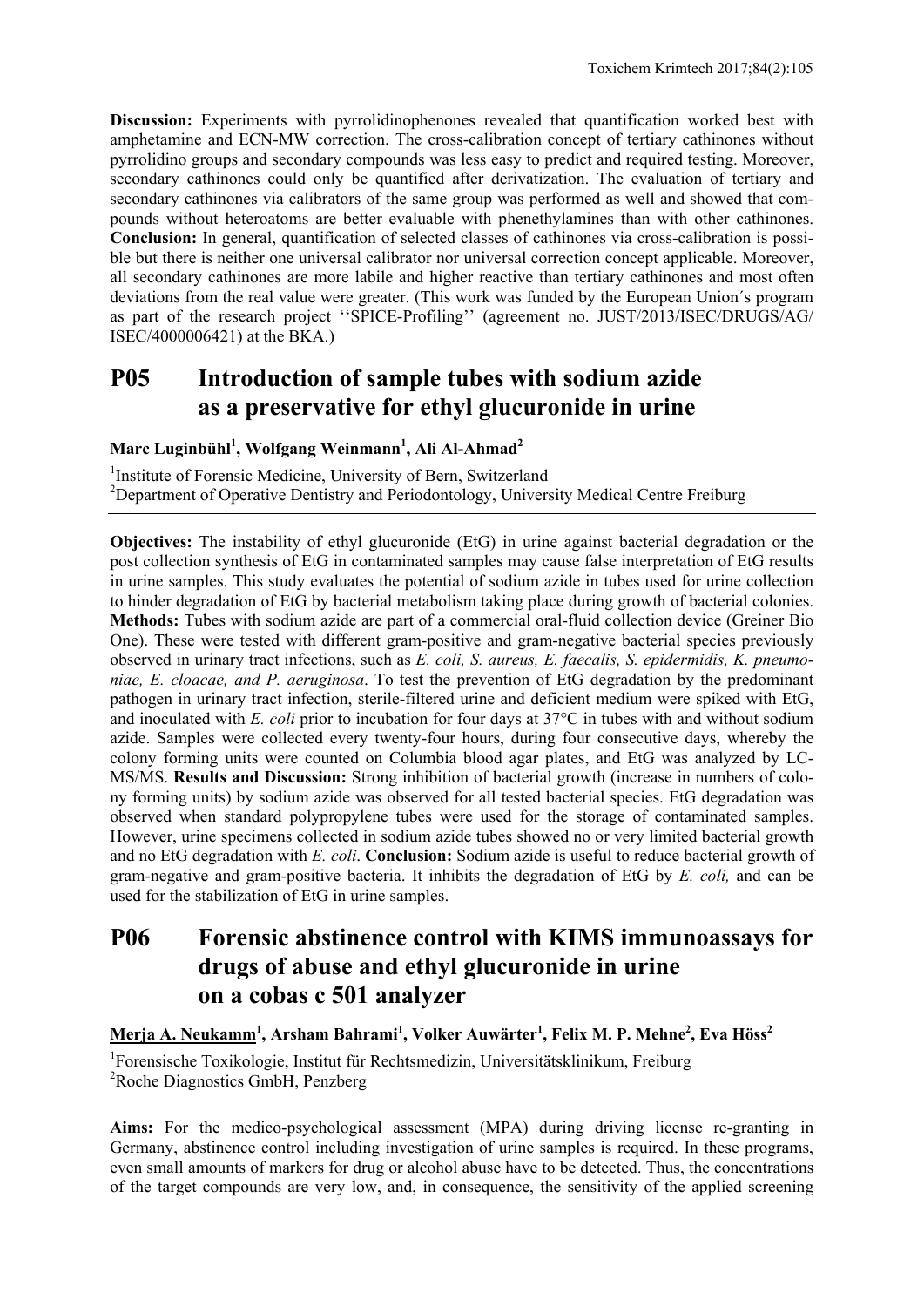method has to be much higher than for clinical use. **Methods:** Modified drugs of abuse and ethyl glucuronide immunoassays on a Roche cobas c 501 analyzer were evaluated for precision, accuracy, onboard calibration stability, cross reactivity, sensitivity and specificity using authentic urine samples. **Results and Discussion:** Precision (intraday and interday relative standard deviation (RSD %)) and accuracy (bias) at 3 concentrations were 12% or lower for all parameters. The calibrations remained stable (deviations < 25%) for at least 28 days for all assays except amphetamines (21 days). Satisfactory cross reactivity was determined for the relevant analytes and also for several new psychoactive substances (NPS). The sensitivity was 100% for all parameters except methadone metabolite EDDP (92%) and fully met the sensitivity criteria for MPA urine testing. **Conclusion:** The presented kinetic interaction of microparticles in a solution (KIMS) immunoassays on a cobas c 501 provide a new method to reliably detect drug or alcohol consumption in abstinence control programs requiring high sensitivity.

## **P07 Detection of driving under the influence of cannabis or cocaine using P.I.A. lateral flow tests in plasma confirmed with LC-MS/MS or GC-MS**

#### **Marie Martin Fabritius1 , Helene Urbain2 , Rolf Aderjan2,3, Wolfgang Weinmann1**

<sup>1</sup>Forensische Toxikologie und Chemie, Institut für Rechtsmedizin, University, Bern (Switzerland) <sup>2</sup>Protzek Gesellschaft für biomedizinische Technik mbH, Lörrach, <sup>3</sup>Neckarsteinach

**Objectives:** This study aims at using potentials of opto-electronically read rapid immunochromatographic testing of cannabinoids and cocaine in plasma of drivers under the influence of drugs (DRUID) in accordance with Swiss regulations. **Methods:** A total of 111 of Li-heparin-treated whole blood specimens containing either Δ9-tetrahydrocannabinol (THC) and/or its two major metabolites  $(n=63)$  or cocaine and/or its metabolites  $(n=48)$  were available from DRUID cases. The P.I.A. system measures the colour intensity of a test line, which appears on the test strips as a function of the drug concentration in the sample. One hundred  $\mu$ L of plasma (after centrifugation) were applied to the P.I.A. lateral-flow assays and analysed after 10 min. The whole blood drug concentrations were determined with GC-MS or LC-MS/MS and compared to the P.I.A. results obtained with the plasma specimens. **Results and Discussion:** All samples which contained cannabinoids (confirmed with LC- $MS/MS$ ) were tested positive with the onsite portable P.I.A. instrument (intensity  $\leq$  2 mio. units corresponds to  $> 3$  ng/mL 11-nor-9-carboxy-THC). With an optimized P.I.A. cut-off for the detection of Federal Road Office (ASTRA) positive cases (> 1.5 ng THC/mL whole blood), 24 of the 33 positive samples by LC-MS/MS were found truly positive (sensitivity 72%; specificity 80%). For cocaine, 41 of 42 samples containing benzoylecgonine (confirmed with GC-MS) were positive with P.I.A. (intensity  $\leq$  3 mio. units corresponds to  $\geq$  6 ng/mL benzoylecgonine). Sixteen whole blood samples were positive using GC-MS according to the ASTRA cut-off  $(> 15 \text{ ng cocaine/mL blood})$ . By filtering with an optimized P.I.A. cut-off, 13 of them proved to be truly positive (sensitivity 81%; specificity 87%). **Conclusion:** The P.I.A. system allows easy screening of Li-heparin-treated plasma samples with surprisingly sensitive detection of DRUID cases (cannabis, cocaine).

## **P08 1,2-Dimethylimidazole-4-sulfonyl chloride (DMISC), a novel derivatization strategy for the analysis of propofol by LC-ESI-MS/MS**

**Alexandra Maas1 , Christoph Maier2 , Beate Michel-Lauter<sup>2</sup> , Burkhard Madea<sup>1</sup> , Cornelius Hess1** 

<sup>1</sup>Institute of Forensic Medicine, University Hospital, Bonn 2 BG University Hospital Bergmannsheil GmbH, Bochum

**Aims:** Improvements of the ionization and fragmentation efficacy of propofol can be achieved by conversion of propofol into its DMIS-derivative by a derivatization reaction using 1,2-dimethylimid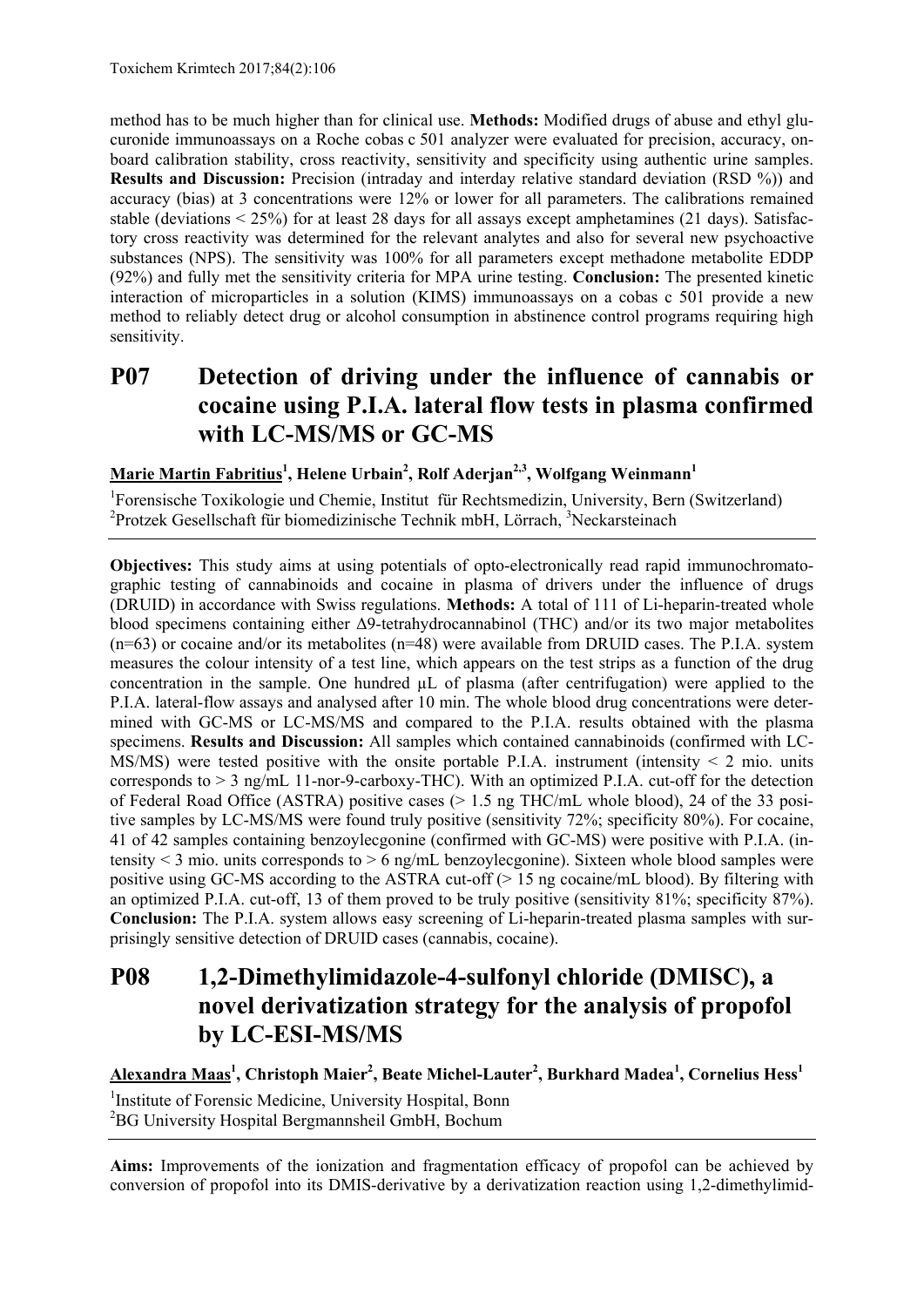azole-4-sulfonyl chloride (DMISC). The aim of the study was to examine this derivatization reaction in terms of selectivity, linearity, accuracy and precision, analytical limits, processed sample stability, and its applicability to biological samples. **Methods:** Two-hundred μl serum was fortified with 20 μl of thymol (1 μg/ml) as an internal standard. Protein precipitation was achieved by addition of 1 ml acetonitrile. One hundred μl of 0.1M sodium bicarbonate buffer (pH 10.5) and 100 μl DMISC (25 mg/ml) were added to 100 μl of the supernatant. Vials were vortexed and allowed to react for 10 min at 60 °C. Subsequently, the reaction mixtures were cooled down to room temperature and extracted twice with 1 ml of n-hexane. The combined organic extracts were evaporated to dryness and redissolved in 100 μl of mobile phase. **Results and Discussion:** Chromatographic selectivity of the method was demonstrated by the absence of endogenous interfering peaks at the retention times of propofol-DMIS and thymol-DMIS. Linearity was demonstrated from 5 to 1000 ng/ml with the use of a  $1/x^2$ weighting. Stability of the processed samples was verified for a time period of up to 25 h. Due to its high sensitivity, appropriate quantification and detection limits ( $LLoQ = 5$  ng/ml,  $LoD = 0.95$  ng/ml) for toxicological propofol analyses could be achieved. Applicability of the method to biological samples could be verified by analysis of a human serum sample collected after propofol-induced sedation. **Conclusion:** This derivatization method represents a novel strategy for improving the detectability of propofol by enhancing the ionization efficiency and providing a sufficient number of diagnostic fragments. This method met regulatory requirements for selectivity, linearity, accuracy and precision, analytical limits, and processed sample stability.

## **P09 The analysis of THC and its metabolites in human serum with LC-MS/MS on the basis of protein precipitation**

#### **Marek Dziadosz, Michael Klintschar, Jörg Teske**

Institut für Rechtsmedizin, Medizinische Hochschule, Hannover

**Aims:** The aim of this study was to develop an LC-MS/MS quantification method in human serum for THC and its metabolites based on protein precipitation and fast LC separation. **Methods:** Liquid chromatography-tandem mass spectrometry together with direct protein precipitation with the mobile phase as the sole sample preparation method (15  $\mu$ L human serum + internal standard solution + 150 μL mobile phase) were applied. After centrifugation 40 μL of the supernatant were injected for analysis. The chromatographic separation was based on a Luna 5 μm C18 (2) 100 A, 150 x 2 mm analytical column. The elution was performed with mobile phase A  $(H<sub>2</sub>O/methanol, 95:5, v/v)$  and B  $(H<sub>2</sub>O/methanol, 3:97, v/v)$  with both 10 mM ammonium acetate and 0.1% acetic acid (programmed flow). **Results and Discussion:** The validation experiments performed according to the guidelines of the German Society of Toxicological and Forensic Chemistry (GTFCh) demonstrated a good linearity in the validated concentration ranges. No interferences with the biological matrix were observed. LOD/LOQ values were as follows: 0.11/0.25 ng/mL for THC, 0.18/0.37 ng/mL for 11-OH-THC and  $0.65/0.82$  ng/mL for THC-COOH. The precision (intraday/interday) was in the range of  $\pm 15$ %, recovery reached a value of at least 79% and matrix effect could be classified as irrelevant. **Conclusion:** It could be demonstrated that the developed method is a simple, fast and cost effective way to analyse THC and its metabolites. It should be pointed out that this strategy has the potential for targeted drug analysis of other drugs in the forensic practice. **Key words:** THC; LC-MS/MS; protein precipitation; human serum

## **P10 Quantitation of cannabinoids in whole blood after protein precipitation - Online solid-phase extraction LC-ESI-MS/MS versus LC-APCI-MS/MS**

**Michael Poetzsch, Roger Odermatt, Andreas T. Roemmelt, Andrea E. Steuer, Thomas Kraemer** 

Department of Forensic Pharmacology and Toxicology, Institute of Forensic Medicine, University, Zurich, Switzerland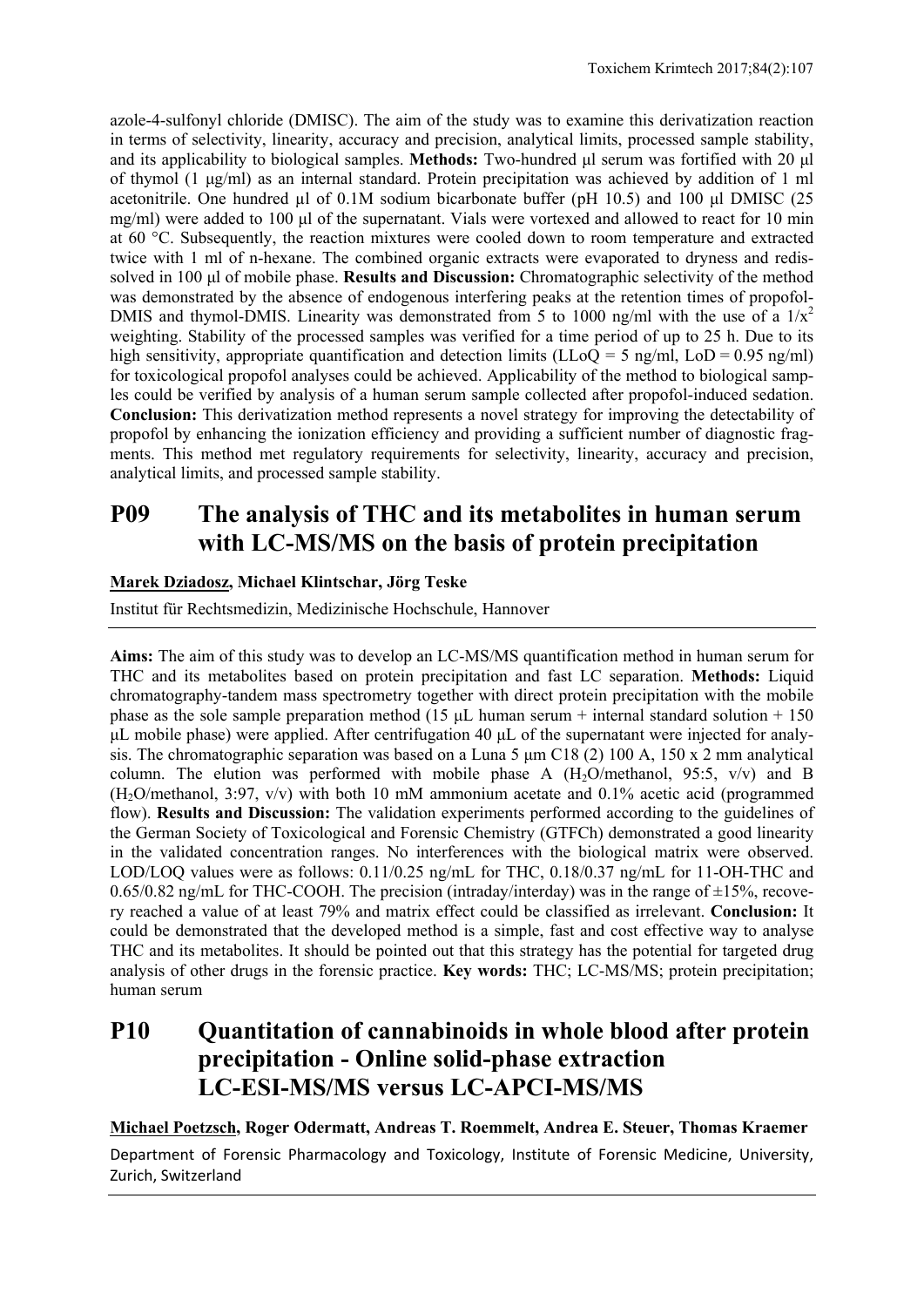**Aims:** An automated solid-phase extraction liquid chromatography electrospray ionization tandem mass spectrometry (SPE-LC-ESI-MS/MS) method was developed and compared to a LC- atmospheric pressure chemical ionization MS/MS (LC-APCI-MS/MS) method by full method validation for the cannabinoids Δ9-trans-tetrahydrocannabinol (THC), 11-hydroxy-THC (THC-OH), 11-nor-9-carboxy-THC (THC-COOH), (±)-cis-11-nor-9-carboxy-Δ9-THC glucuronide (THC-COOH-Gluc), cannabidiol (CBD) and cannabinol (CBN). **Methods:** Calibration ranges were: THC, THC-OH: 0.5-50 ng/ml; THC-COOH, THC-COOH-Gluc: 5-500 ng/ml; CBN, CBD: 0.2-10 ng/ml. SPE-LC-ESI-MS/MS: 200 µl whole blood was protein precipitated (600 µl acetonitrile), supernatant was evaporated, reconstituted in 150 µl water/acetonitrile and 80 µl injected onto a Spark Hysphere™ C8-SE 7 µm SPE column. SPE online elution to a Kinetex 2.6 µm C18, 30 x 3 mm LC column and ionization in positive/negative ESI mode was performed. APCI-MS/MS: 400 µl whole blood was protein precipitated  $(1200 \text{ ul acetonitrile})$ : supernatant was evaporated, reconstituted in 150  $\text{ul } 10 \text{ mM ammonium formate}$ / acetonitrile. Forty µl were injected onto a Kinetex 2.6 µm C18 50 x 2.10 mm column and ionization in APCI positive mode was performed. For both methods, mass spectrometric detection was performed on a Sciex 5500 Qtrap. **Results and Discussion:** SPE-LC-ESI-MS/MS: Matrix effects were below 75% but showing a relative standard deviation <15%. Accuracy and precision were <15% for all analytes except cannabinol. Matrix effects were less dominant but still present in the APCI-MS/MS method. APCI in source fragmentation of THC-COOH-Gluc was compensated for by measuring the corresponding THC-COOH fragment. The detection of CBN in positive ionization mode was not possible with sufficient sensitivity. Accuracy and precision were <15% for all other analytes except THC-COOH-Gluc. Both methods showed good linearity for the chosen calibration ranges. **Conclusion:** Highest sensitivity and universal detection of all analytes was achieved using SPE-LC-ESI-MS/MS. However, APCI showed less ion suppression but decreased sensitivity. Both methods showed good performance in daily routine application.

## **P11 Automated drugs of abuse analysis from oral fluid**

 $\boldsymbol{\mathrm{Sh}}$ ahana Wahab Huq<sup>1</sup>, Sean Orlowicz<sup>1</sup>, <u>Guido Rimmel<sup>2</sup>, Joseph Sullivan $^3$ </u>

1 Phenomenex, Inc., Torrance (California, USA) 2 Phenomenex LTD, Aschaffenburg 3 Tecan Inc., San Jose (California, USA)

**Aims:** Drug testing from oral fluid specimens has been gaining popularity over other sample types such as urine and whole blood. Some reasons for the gain in popularity could be the easy and noninvasive nature of sample collection, as well as the increased difficulty of adulteration. There are many oral fluid collection (OFC) devices to address the rising need. Many OFC devices are available with collection applicator and preservative (or extraction) solution to help extend the stability of analytes. In this work, we present an automated SPE procedure to extract a large variety of compounds from two different OFC devices and the fast analysis by LC-MS/MS. **Methods:** We utilized two popular OFC devices in this study for parallel comparison. A positive pressure SPE workstation is employed to automate a 'dual cartridge' extraction method on a cationic and anionic polymer based SPE sorbent. A core-shell Biphenyl analytical column was used for a fast 5 minute analysis of 46 analytes from a drugs of abuse panel. For basic compounds the MS was operated under positive polarity and in a separate injection, all acidic compounds were analyzed in negative polarity. **Results and Discussion:** The linearity curve (for all the analytes) in the extracted samples demonstrates regression value R larger than 0.995 for both OFC devices. Precision (3-15 %) and accuracy data (85-112 %) for QC samples are comparable and within acceptable range. The dual cartridge extraction method was easily transferrable to a positive pressure SPE workstation. The automated sample prep minimized the number of steps (used by two cartridges) in the extraction along with reduced solvent consumption. **Conclusion:** The parallel study of both OFC devices shows comparable data. The results indicate suitability and robustness of the assay over a wide dynamic range.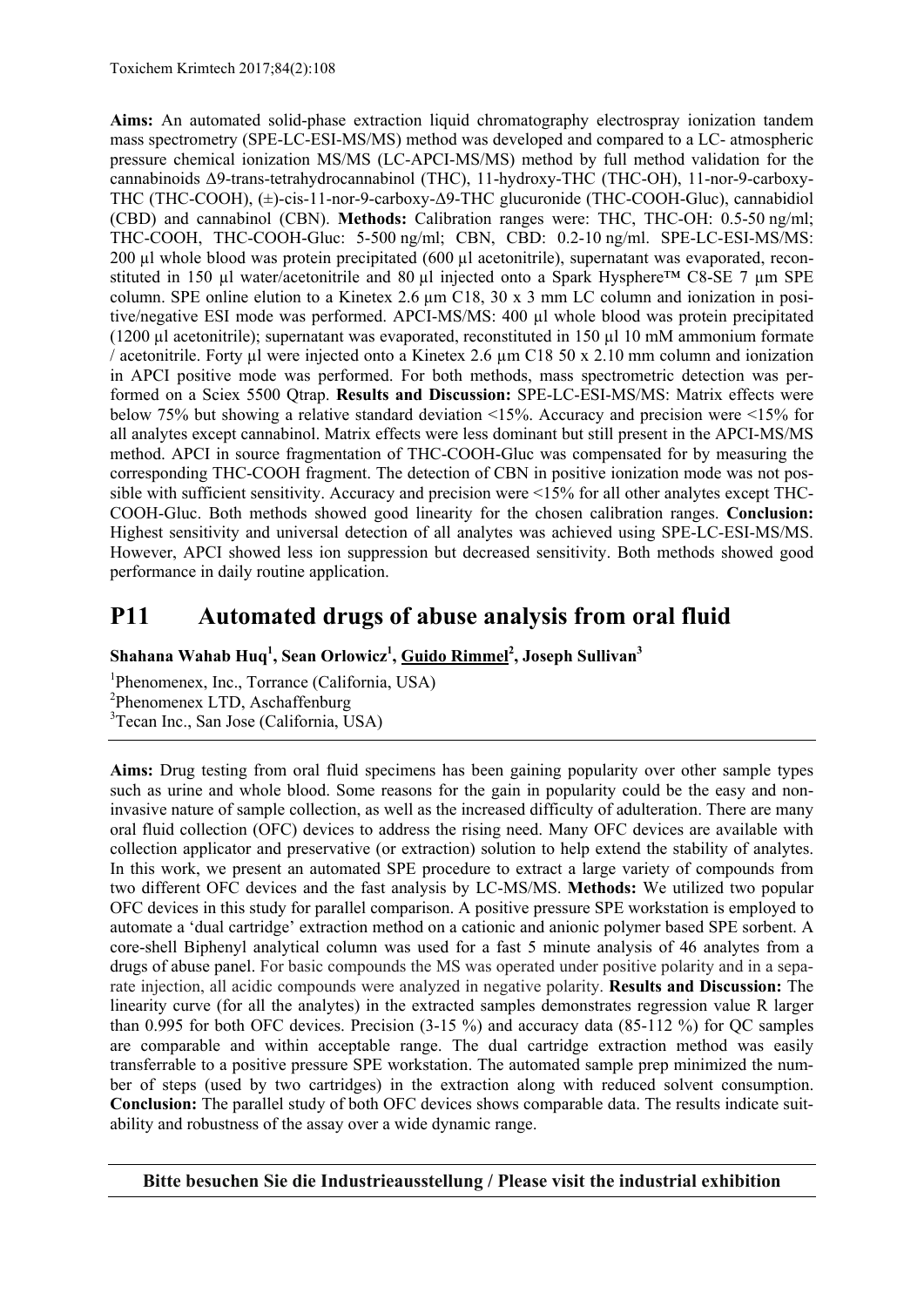## **P12 Quantification and distribution of NBOMes on blotter sheets**

#### $\frac{1}{2}$  Wolfgang Dreiseitel<sup>1</sup>, Rebecca Prasse<sup>2</sup>

1 Hessisches Landeskriminalamt, Wiesbaden 2 Hochschule Aalen, Fakultät für Chemie, Aalen

**Aims**: New psychoactive substances have been very popular among young people in recent years. Even products like hallucinogens, especially the NBOMes, are in fashion again. These are consumed especially in form of impregnated paper squares, so-called trips. Although this kind of consumption has already been known for a long time, little is known about the distribution of active substances on whole blotter sheets, or the influence of preparation practices. Therefore, our investigations addressed the distribution of active ingredients on blotters prepared by us in comparison to purchased ones. **Methods**: An exactly defined amount of a methanolic NBOMe solution (25C-NBOMe and 25I-NBOMe) was used either to treat each trip of a blotter individually or to immerse blotter sheets until absorption was complete. Subsequently, blotters were dried lying or hanging. After extraction of individual trips, active substance contents were determined quantitatively by LC-QTOF-MS. For comparison, NBOMe blotters purchased on the Internet were analyzed. **Results and Discussion**: Concentrations of active ingredients differ greatly in both the purchased and the self-prepared blotters. The RSD in self-made blotters was 13-20% and independent of the type of drug application. The concentration of the individual trips varied up to a factor of 2.5. The same picture appeared in the purchased blotters. Here, the RSD amounted to 14-20% and the content also varied by a factor of up to 1.9. In addition, the concentration of the purchased blotter was significantly higher at the edging of the motive and in areas of damaged surface. **Conclusion**: For representative sampling, it is necessary to use at least 30% of the randomly chosen trips for sample preparation, as recommended by the directive. Extrapolating active ingredients' concentrations on single trips to concentrations on whole blotter sheets is only possible with very large error tolerances. **Key words:** NBOMe; blotter; NPS; distribution

## **P13 Separation of ortho, meta and para isomers of methylmethcathinone (MMC) and methylethcathinone (MEC) using LC-ESI-MS/MS: application to forensic serum samples**

#### **Alexandra Maas, Konrad Sydow, Burkhard Madea, Cornelius Hess**

Institute of Forensic Medicine, University Hospital, Bonn

**Aims:** Separation and identification of constitutional isomers is an important issue in forensic toxicology. This study presents a sensitve and selective LC-MS/MS method to separate the ortho, meta, and para isomers of methylmethcathinone (MMC) and methylethcathinone (MEC). Validation of the method was carried out according to international guidelines recommended for analysis of rare analytes. Retrospective measurements were performed on samples with suspicion of a recent MMC or MEC consumption collected in the period from June 2014 to August 2016. **Methods:** For sample preparation, 200 µl of the serum sample was fortified with 10 µl butylone-d<sub>3</sub> [1 µg/ml] and a subsequent protein precipitation was done using 200 µl methanol. After vortexing and centrifugation, 50 µl of the supernatant was diluted with 150 µl water. Chromatographic separation of the isomers was achieved using a Restek® Raptor Biphenyl column (100 mm x 2.1 mm, 2.7 µm particle size). The mobile phase consisted of (A) 0.1% formic acid in water/methanol (95:5, v/v) and (B) 0.1% formic acid in methanol. **Results and Discussion:** Reliability of the method was confirmed under consideration of the validation parameters selectivity, linearity, accuracy and precision, analytical limits, and processed sample stability. Application of the method to real serum samples revealed the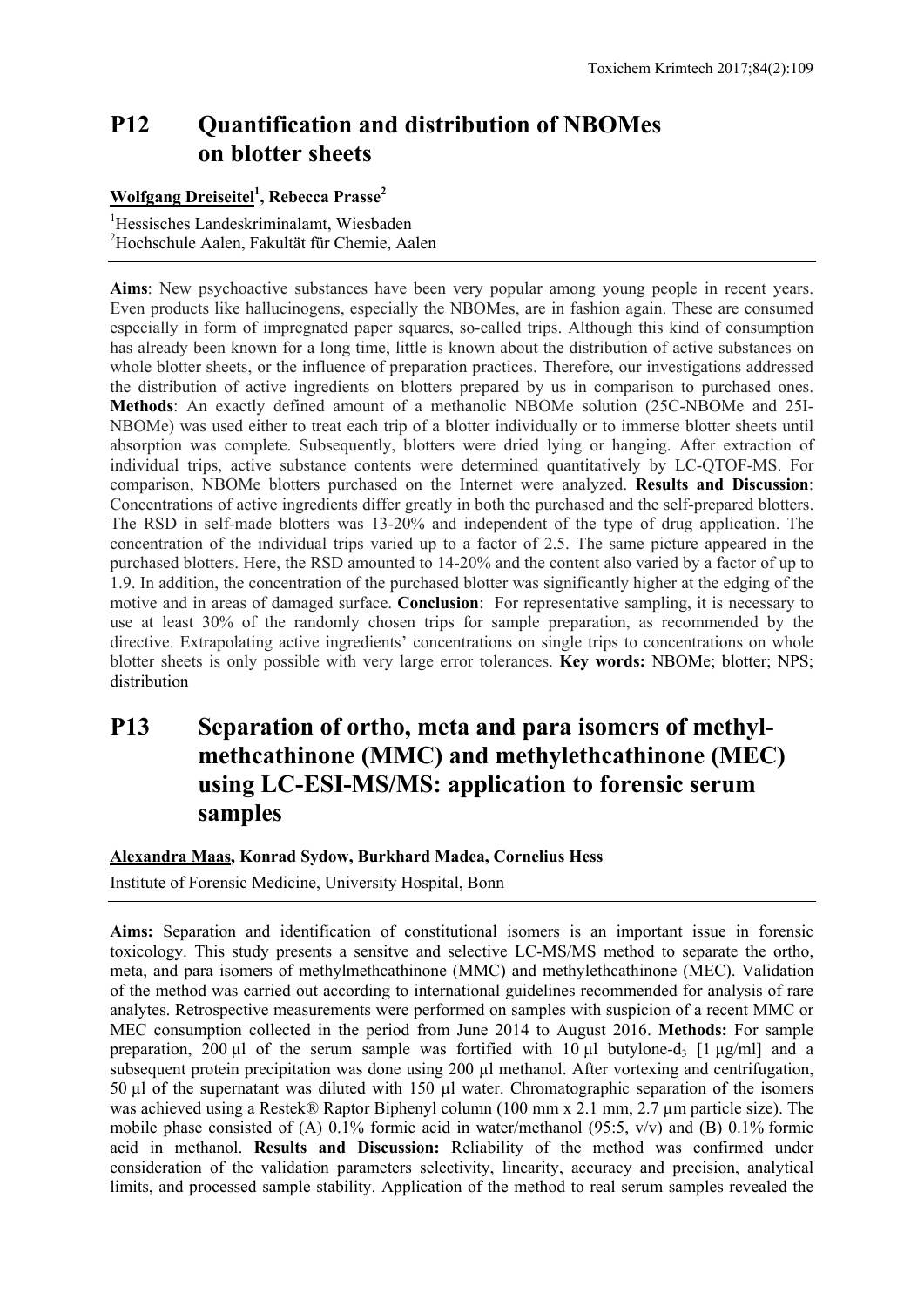proof of a recent MMC or MEC consumption, respectively, in eight cases. Isomers of MMC could be detected in three of these eight cases, of which two were positive for 3-MMC and one was positive for 2-MMC. The other samples were tested positive for 3-MEC. In none of the samples 4-MMC, 2-MEC or 4-MEC could be detected. Only substances that were not governmentally controlled at that point of time could be detected, reflecting the rapid response of the recreational drug marked to newly enacting drug laws. **Conclusion:** A reliable and selective LC-MS/MS method for the separation and clear identification of the ortho, meta, and para isomers of MMC and MEC was developed and validated. **Key words:** Methylmethcathinone (MMC); methylethcathinone (MEC); constitutional isomers; chromatographic separation; LC-ESI-MS/MS

## **P14 LC-QTOF-MS peak pattern analysis to detect excessive consumption of nutmeg**

**Torsten Dame, Helena Fels, Hans Sachs, Frank Musshoff** 

Forensic Toxicological Centre (FTC), Munich

**Aims:** Liquid chromatography-quadrupole-time-of-flight mass spectrometry (LC-QTOF-MS) screening has become a versatile tool for the detection of many drugs of abuse in urine. Screening procedures for the detection of synthetic cannabinoids were able to detect "unknown" substances. Using different data extraction tools can lead to some surprising results. **Methods:** For this work urine samples, which were extracted for the determination of synthetic cannabinoids, were examined with special extracted ion chromatogram (XIC) tables to look for nutmeg contents. Analysis was performed by using a liquid-liquid-extraction applying buffered extraction agents and an LC-Triple TOF 5600 system (AB Sciex, equipped with a Kinetex C18 column, Phenomenex). Results were compared to GC-MS. Controlled oral intake of nutmeg powder was used to verify the results. **Results and Discussion:** Several case and blank samples (origin from institutions of drug rehabilitation) were used to illustrate the strategy. All these samples were processed with a target list of nutmeg contents (myristicin, safrol and elemicin) and their known metabolites. Additionally, the peak pattern was compared to some incidental findings during the "spice" evaluation. We found various peaks of parent compounds (e.g. myristicin 192 Da), metabolites (e.g. hydroxy-myristicin 208 Da) and some "unknown" compounds (e.g. 416 Da). The peak patterns of the case samples were comparable to those from controlled oral intake samples but different and unique to those from blank samples. **Conclusion:** While screening for synthetic cannabinoids we found some very characteristic peak patterns, which could be explained by the extraordinary consumption of nutmeg. In large doses, nutmeg abuse leads to psychoactive effects, but in routine drug testing procedures the contents were not analysed.

## **P15 5F-MDMB-PICA as a marker of synthetic cannabinoid abuse: The use of methylation and GC-MS analysis of the urine extracts of abusers**

**Előd Hidvégi, Klaudia Kemenes, Adrienn Dobos, Gábor P. Somogyi** 

National Institute of Forensic Toxicology, Budapest, Hungary

**Aims:** Identification of newly emerging synthetic cannabinoids (SC) and metabolites is a great challenge in forensic toxicological multi target screening of blood and urine based on LC-MS/MS analysis in MRM mode. Recently, a newly appearing peak was observed during urine analysis by LC-MS/MS with transition ratios and a retention time not matching the targeted compounds. However, certain features were identified to be in common with MMB-2201 indicating the presence of a new SC. **Methods:** Multi target LC-MS/MS analysis of urine in MRM mode. Basic hydrolysis, solid phase extraction, methylation and GC-EI-MS analysis in PTV and SCAN mode of the urine extracts. **Results and Discussion:** During GC-MS analysis, an unknown peak was detected compared to blank urine. Library search using the SWGDRUG MS Library Version 3.1 (November 29, 2016) identified it as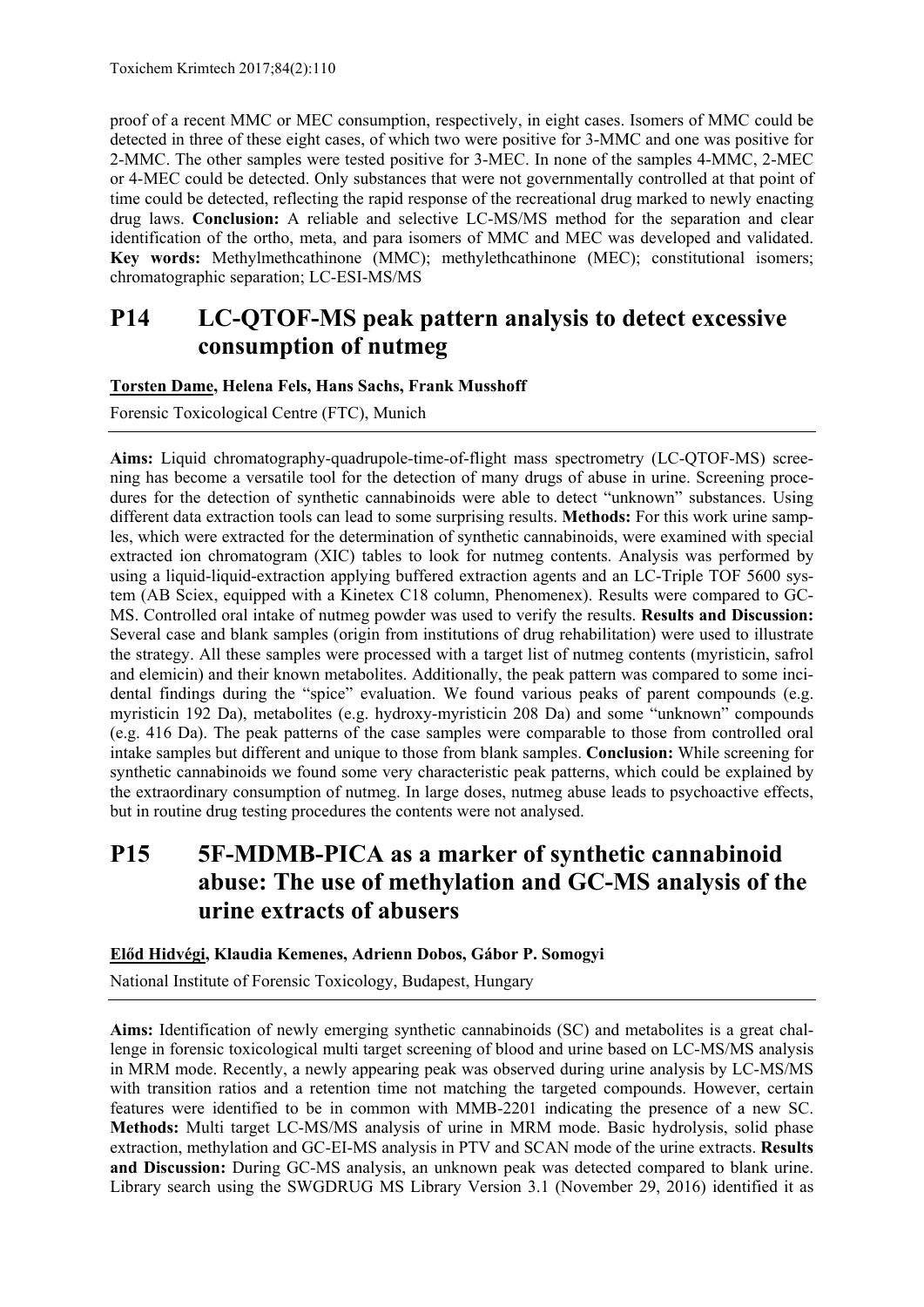5F-ADBICA with a similarity index of 82. Although fragment ions higher than m/z 232 were significantly different, the similarity of spectra, the m/z values of other fragment ions indicated that 5F-MDMB-PICA was detected. The identification of the molecular ion (m/z 376) and the understanding of EI fragmentation were facilitated by methylation using the trideuterated analogue of methyl iodide. In this way, a derivative showing a molecular ion of m/z 379 was produced. Later, GC-EI-MS spectra of 5F-MDMB-PICA published on the EDND page were compared to ours and found identical. By the time, the spectrum of 5F-MDMB-PICA is still not included in the SWGDRUG MS Library. **Conclusion:** The 5F-MDMB-PICA found in the urine extract after methylation may in general originate from the carboxylic acid metabolite of either 5F-ADBICA or 5F-MDMB-PICA, since these metabolites are identical. LC-MS/MS analysis however proved that 5F-MDMB-PICA was abused, since it was detected as the parent compound. This study shows that methylation, GC-EI-MS analysis and thorough library search of the spectrum may help identifying newly emerging SCs, especially having carboxylic acids as major metabolites. In our previous study, several other methylated SC carboxylate metabolites could be presumptively identified even if they came from parent compounds with a terminal carboxamide, and their carboxylate methyl ester analogue was not known (e.g. AB-CHMINACA, ADB-CHMINACA, AB-FUBINACA and ADB-FUBINACA, similarity index of 64–88).

## **P16 Development and application of a qualitative LC-QTOF-MS screening method for the detection of bath salts in body fluids and hair samples**

#### **Helena Fels, Torsten Dame, Hans Sachs, Frank Musshoff**

Forensic Toxicological Centre (FTC), Munich

**Aims:** This study describes the development and application of a qualitative liquid chromatographyquadrupole-time-of-flight mass spectrometry (LC-QTOF-MS) screening method for the detection of bath salts in body fluids, such as blood, urine or vitreous humor, and hair samples. **Methods:** For protein precipitation, 100 µL of blood was treated with 1 mL of acetonitrile. The supernatant was vaporized to dryness under a stream of nitrogen and reconstituted in methanolic ammonium formate solution. Analogous to the routinely used sample preparation for the urine drug screening procedure, 100 µL of urine was treated with β-glucuronidase and diluted 1:10 with buffer solution before analysis. The hair samples were washed, cut into small pieces and extracted with methanol in an ultrasonic bath. Ten microliters of the prepared samples were directly injected into the chromatographic system. Time-of-flight mass spectrometry was performed using an LC-Triple TOF 5600 system (AB Sciex) with electrospray ionization operated in positive mode. In 35 post-mortem urine samples, the findings of the LC-QTOF-MS screening method were compared to the results found with the gas chromatography-mass spectrometry (GC-MS) screening method. **Results and Discussion:** In routine casework, an in-house XIC (extracted ion chromatogram) list consisting of 320 compounds was used and retention times for 87 substances were available. The targeted list included derivatives of amphetamines, cathinones, indanes, phenethylamines, piperazines, tryptamines, and other substances. The identification of the compounds was based on accurate mass ( $\leq \pm 5$  ppm), retention time ( $\leq 2\%$ ) if available, isotopic pattern fit  $(< 10\%)$ , and library hit  $(> 70\%)$ . Compared to the results found with the established GC-MS procedure, the LC-QTOF-MS screening method showed in the majority of the cases the same or even more findings. **Conclusion:** LC-QTOF-MS offers an attractive technique for the identification of bath salts in body fluids and hair samples with the advantage of possible retrospective data analysis.

## **P17 Update of an MS/MS library of NPS for QTRAP® instruments**

**Katharina Grafinger1 , Lars Ambach1,2, Florian Franz3 , Verena Angerer3 , Wolfgang Weinmann<sup>1</sup>** 

1 Forensische Chemie und Toxikologie, Institut für Rechtsmedizin, Universität, Bern, Switzerland

<sup>2</sup>Laboratory of Toxicology, Department of Bioanalysis, University, Ghent, Belgium

3 Forensische Toxikologie, Institut für Rechtsmedizin, Universitätsklinikum, Freiburg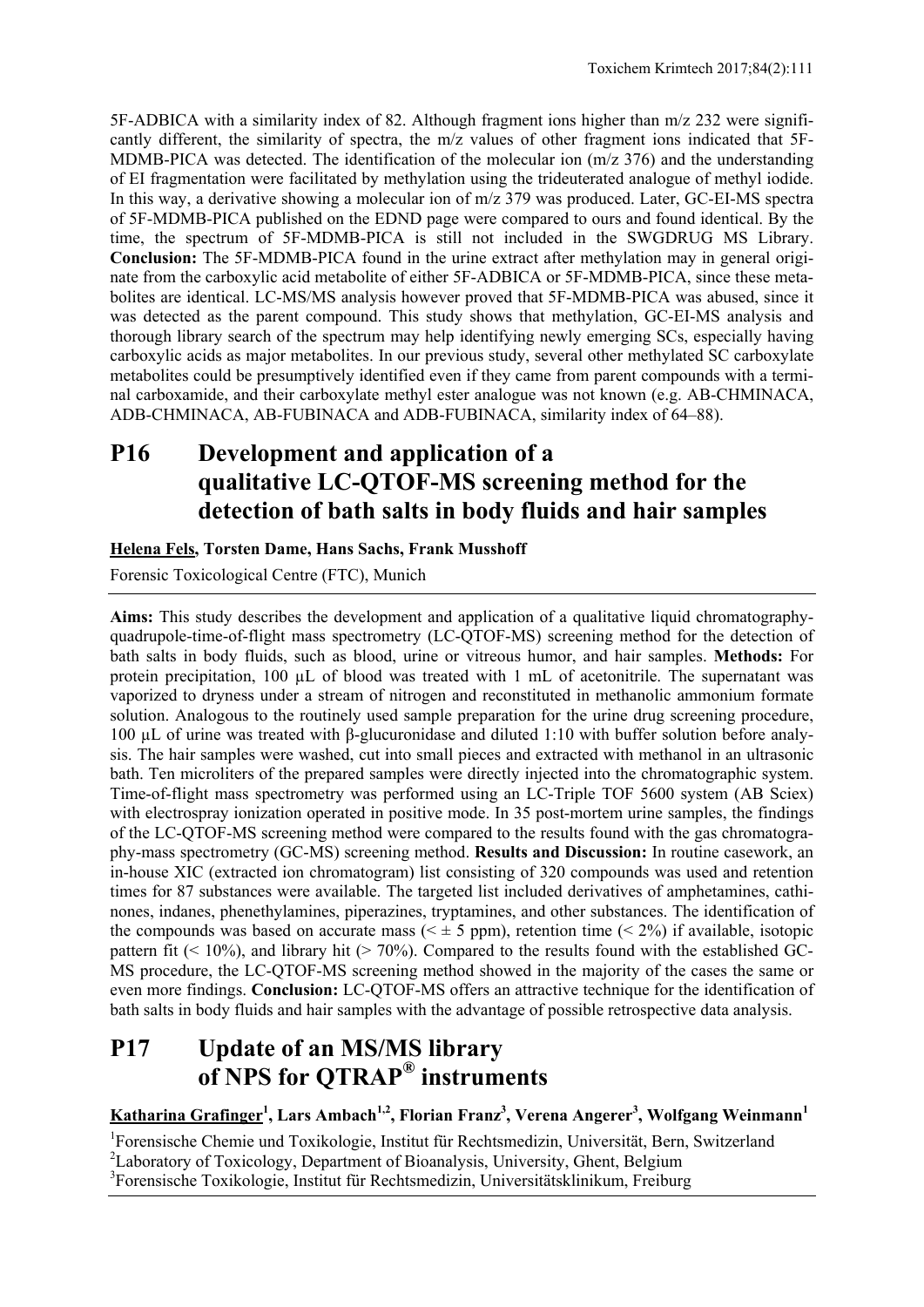**Aims**: The aim was to update the existing MS/MS library developed by Ambach *et al*. with newly emerged Novel Psychoactive Substances (NPS) to be able to identify substances in seized material and in blood using low resolution ESI-MS/MS. **Methods**: Substances were chosen in alignment with the list "Referenzsubstanzen\_September\_2016" provided by the "Schweizerische Gesellschaft für Rechtsmedizin - Fachgruppe Forensische Chemie". Spectra of reference material were recorded following an 8 min chromatographic run on a Synergi Polar-RP column  $(50 \times 2.0 \text{ mm}, 4 \text{ mm})$ (Phenomenex). Mass spectral data was acquired using a QTrap 3200 instrument (Sciex) with positive electrospray ionisation. Enhanced product ion (EPI) spectra were recorded with collision energies of 20, 35 and 50 eV as well as with a collision energy spread of  $35 \pm 15$  eV. Background subtraction was performed for all spectra before inclusion in the library. **Results and Discussion**: The library in its current version contains data for 387 different compounds, including phenethylamines, amphetamines, cathinones, piperazines, synthetic cannabinoids, tryptamines, opioids, designer benzodiazepines, dissociatives, and others including available metabolites. An updated version of the library will be available in April 2017 containing additional 161 substances. Of these 549 substances, 280 are scheduled in the Swiss "Betäubungsmittelverzeichnisverordnung, BetmVV-EDI, Anhang e". **Conclusions**: An MS/MS QTRAP library has been updated, now covering more than 500 NPS. PDF files of spectra for manual comparison and reference will be available online at www.legal-highs.ch. The database file for use with the Sciex Analyst software is available for forensic and clinical laboratories from the authors upon request. (Sponsoring was by the Swiss Federal Office of Public Health (BAG project Nr. 15.029013), the "Referenzlabor" at the Forensic Institute, Zurich, and the Institute of Forensic Medicine, Freiburg, in the course of the Prevention of and Fight against Crime (ISEC) program of the European Commission (JUST/2013/ISEC/DRUGS/AG/6421)).

## **P18 Quantitation of 99 synthetic cannabinoids in serum by liquid chromatography-electrospray ionization tandem mass spectrometry**

 $\bf{Jürgen Kempf}^{\bf 1}, \bf{N}$ adine Schiesel $^{\bf 1}, \bf{L}$ aura M. Huppertz $^{\bf 1}, \bf{R}$ afaela Martin $^{\bf 2}, \bf{V}$ olker Auwärter $^{\bf 1}$ 

<sup>1</sup>Institute of Forensic Medicine, University Hospital, Freiburg 2 Bruker Daltonik GmbH, Bremen

**Aims:** Synthetic cannabinoids (SCs) have been challenging analytical scientists in clinical and forensic toxicology since 2008. Although legislative authorities tried to contain the availability on the market and the health threats caused by these compounds, there is still no decline in the amount and variety of SCs available via the Internet. Due to the lack of pharmacokinetic data, quantitative analysis of serum samples of clinical and forensic cases is crucial for future assessment of cases associated with the intake of these compounds. The presented LC-MS/MS method allows the simultaneous analysis of 99 SCs in serum samples. The method includes first generation SCs (e.g. JWH 018, JWH 210) as well as more recently emerged compounds like Cumyl-PINACA-5F, MDMB-CHMICA or EG 018. **Methods:** A mixture of 18 deuterated SCs as internal standards was added to 1 ml of serum and a two-step liquid-liquid extraction was performed. 10 µl of the reconstituted extract were injected into the LC-MS/MS system consisting of a Bruker Elute UHPLC coupled to an EVOQ TQ MS equipped with an HESI source. For chromatographic separation, a 12-minute gradient and a Kinetex 2.6 µm C18 100 x 2.10 mm column (Phenomenex) were chosen. The MS was operated in positive ESI mode using the compound based scanning functionality, which ensured sufficient scan time for each of the target analytes. **Results and Discussion:** Method validation was performed according to GTFCh guidelines. Limits of detection ranged from 5 to 25 pg/mL. For the great majority of analytes, the assay is linear within the working range of 0.05 to 1.25 ng/ml and accuracy, sensitivity and imprecision were within the required limits. Evaluation of matrix effects (Matuszewski et al., 2003) showed ion suppression or signal enhancement for several compounds but matrix influences were compensated by use of an appropriate internal standard. For compounds not fulfilling all validation criteria ( $n = 6$ ) due to the lack of a suitable deuterated analogue, at least semi-quantitative results can be obtained. The calibration range of the assay reflects the concentrations usually found in blood samples after consumption of SCs. **Conclusion:** The presented LC-MS/MS approach allows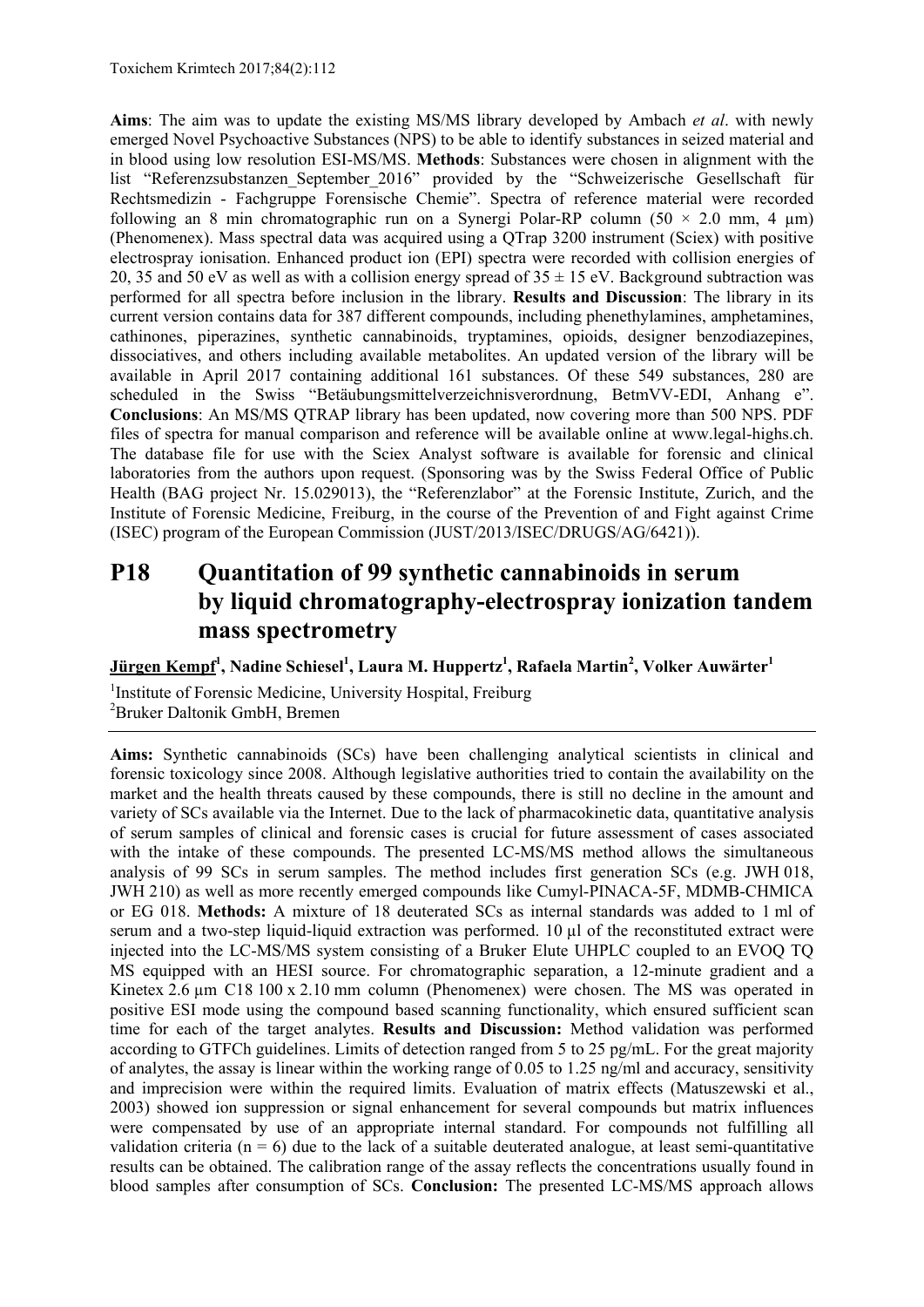rapid and sensitive quantitation of 99 SCs in serum including recently emerged substances. The limits of detection are sufficient to prove a recent uptake of SCs in forensic cases like roadside testing, abstinence control or post mortem analysis.

## **P19 Monitoring opioid use for pain management using a fully automated DBS-SPE-LC/MS/MS approach**

Gerard Haak<sup>1</sup>, Ruth Verplaetse<sup>2</sup>, Jack Henion<sup>2</sup>, Nina Meszaros<sup>3</sup>

<sup>1</sup>Spark Holland BV, Emmen, The Netherlands <sup>2</sup>Quintiles, Ithaca, New York, USA <sup>3</sup> Axel Semrau GmbH & Co. KG, Sprockhövel

**Aims:** Opioids represent a highly effective and widely prescribed class of drugs used for pain management. Some of them are abused by pain patients, recreational drug users and athletes for doping purposes. Analyzing the components in blood samples is a non-invasive and fast sample collection method. Combining techniques such as Dried Blood Spotting (DBS), Flow-Through Desorption (FTD) and Solid Phase Extraction (SPE) forecasts a great potential for an automation approach. Coupling these online to Liquid Chromatography (LC) and Tandem Mass Spectrometry (MS/MS) aims to minimize intensive offline handling. **Methods:** To achieve a reliable fully automated procedure, four representative compounds were chosen, which cover the analytical challenges posed by opioids: morphine, codeine, oxycodone and hydrocodone. Only 10  $\mu$ L of blood are spotted manually on a DBS card of which a defined area is clamped. All subsequent steps are coupled to the DBS and fully automated: SPE, LC and ESI-MS/MS. The method was optimized in terms of solvent composition, cartridge material, flow rate, temperature and LC column selection to receive sharp peaks and minimize carryovers. **Results and Discussion:** An automated DBS-SPE-LC/MS/MS method for the quantitation of four representative opioids in whole blood was developed and validated over the concentration range of  $1 - 500$  ng/mL blood. The range is within the required limits for subtherapeutic, therapeutic and toxic levels. The total cycle time is 4.5 minutes only, including washing steps to allow re-use of cartridges. **Conclusion:** The study demonstrates the feasibility of a fully automated approach for the analysis of drugs in whole blood. It includes a simple collection of samples as well as online preparation and analytics with sensitive and selective detection. The data suggests considerable potential for bioanalytical applications.

## **P20 Designer opioids – A new threat hitting the German drug market**

**Maurice Wilde1 , Verena Angerer1 , Bjoern Moosmann1,2, Volker Auwaerter1**

1 Forensische Toxikologie, Institut für Rechtsmedizin, Universitätsklinikum Freiburg 2 Institut für Rechtsmedizin, Kantonspital St.Gallen, St. Gallen, Schweiz

**Aims:** In recent years, opioid analogues had only a small share of the market of new psychoactive substances (NPS). In 2016, 'designer opioids' (DO) reached the German drug market with several cases of severe intoxications and fatalities being reported. In the present study DO were purchased from online vendors and analysed for structural characterisation. **Methods:** New DO, mostly fentanyl derivatives, were purchased as research chemicals from different online shops. The products were analysed by GC-MS, LC-QToF-MS and NMR for identification. Characteristic fragment ions were evaluated and integrated into an LC-MS/MS screening method for opioids in urine and serum samples. Authentic serum and urine samples were processed by solid phase extraction or liquid-liquid extraction prior to LC-MS/MS and LC-QToF-MS analysis. Urine samples were treated with glucuronidase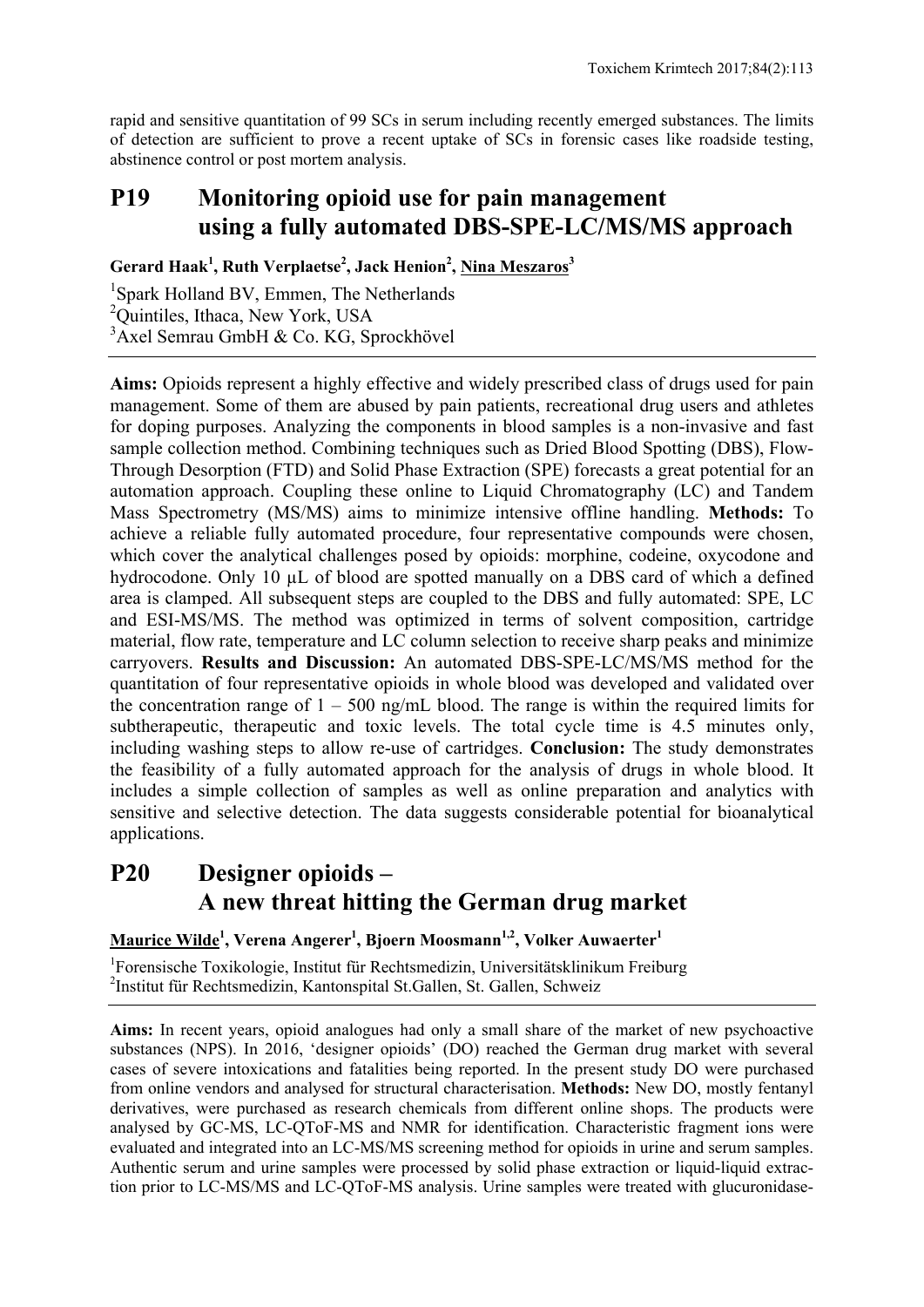sulfatase prior to extraction. **Results and Discussion:** Eleven DO – 8 fentanyl derivatives and 3 opioids developed by Upjohn ('U-drugs') – were purchased via the Internet in 2016. All products contained the declared substance. Some of these DO have been detected in cases of severe intoxication. The most prevalent DO being detected in three cases in Freiburg since June 2016 is U-47700. U-47700 has also been identified in over 15 authentic samples sent to our laboratory for NPS analysis. Furthermore, the fentanyl derivative furanylfentanyl, as well as the compound U-49900 were identified in two forensic cases. **Conclusion:** Consumption of DO poses a high risk to public health, especially when co-used with other CNS depressants like benzodiazepines, which may lead to fatal intoxications. Since most of the fentanyl derivatives are covered by the German law on new psychoactive substances ('NpSG') due to the phenethylamine-like structure, an increasing appearance of other opioids like the 'U-drugs' can be expected. Therefore, the development on the markets for research chemicals and 'legal highs' should be monitored closely.

## **P21 Fatal fall from a skyscraper following abuse of amphetamines, THC and the synthetic cannabinoid MDMB-CHMICA**

**Franziska Gaunitz1 , Sabrina Lehmann1 , Mario Thevis2 , Markus A. Rothschild<sup>1</sup> , Katja Mercer-Chalmers-Bender1** 

<sup>1</sup>Institute of Legal Medicine, Medical Faculty, University of Cologne, Cologne 2 Institute of Biochemistry, German Sport University Cologne, Cologne

**Aims:** To date, the synthetic cannabinoid MDMB-CHMICA has been associated with 29 reported deaths. In this particular case, a 27-year-old man fell from a skyscraper and suffered polytrauma with severe head injuries, confirmed by autopsy. Systematic toxicological analyses (STA) and a screening for NPS were performed, revealing organ distribution of MDMB-CHMICA and its metabolites. **Methods:** STA (immunochemical assays, HPLC and GC-EI-MS/MS target screening) was performed on femoral blood, gastric content (420 mL) and urine. LC-ESI-MS/MS was carried out to screen for stimulants, synthetic cannabinoids and metabolites. MDMB-CHMICA was quantitatively analysed by standard addition (in femoral and cardiac blood, gastric content, psoas major muscle, brain, liver and kidney) and by calibration using drug-free lung and urine specimens. MDMB-CHMICA metabolites were qualitatively screened via product ion scans (PIS) and compared to pHLM incubation results. Sample preparation consisted of acidic and alkaline liquid/liquid-extractions (LLE) with chloroform and 1-chlorobutane, respectively. **Results and Discussion:** STA revealed amphetamine (755 ng/mL), MDMA (180 ng/mL) and cannabis use (9.3 ng/mL THC, 65 ng/mL THC-COOH) in femoral blood. Low MDMB-CHMICA concentrations were detected in cardiac blood (2.1 ng/mL), femoral blood (1.7 ng/mL), psoas major muscle  $(1.2 \text{ ng/g})$ , lung  $(2.6 \text{ ng/g})$  and urine (ca. 0.01 ng/mL). Higher concentrations were found in gastric contents  $(2.4 \text{ ng/g}, 1.1 \text{ ug absolute})$ , liver  $(2.6 \text{ ng/g})$  and kidney  $(3.8 \text{ ng/g})$ , with the highest measured in brain (5.5 ng/g). PIS revealed mono-hydroxylated MDMB-CHMICA in cardiac blood, femoral blood and urine. In addition, the ester-hydrolysis product was detected in liver and lung. **Conclusion:** STA revealed combined drug intoxication as a possible trigger in jumping or falling from high elevation. To the best of our knowledge, this is the first comprehensive case report about post-mortem distribution of MDMB-CHMICA and its metabolites.

## **P22 Death by MDPHP**

#### **Susanne Vogt, Christina Grumann, Annette Thierauf-Emberger, Volker Auwärter**

Forensic Toxicology, Institute of Forensic Medicine, University Hospital, Freiburg

**Case report:** A highly aggressive male adult with a history of ADHD and depression (medicated with methylphenidate and an antidepressant) rioted at home and the police was called. When they tried to arrest him, he suddenly fell unconscious and suffered cardiac arrest. Resuscitation attempts were unsuccessful. **Methods:** A medico-legal autopsy was performed and biological samples for toxicological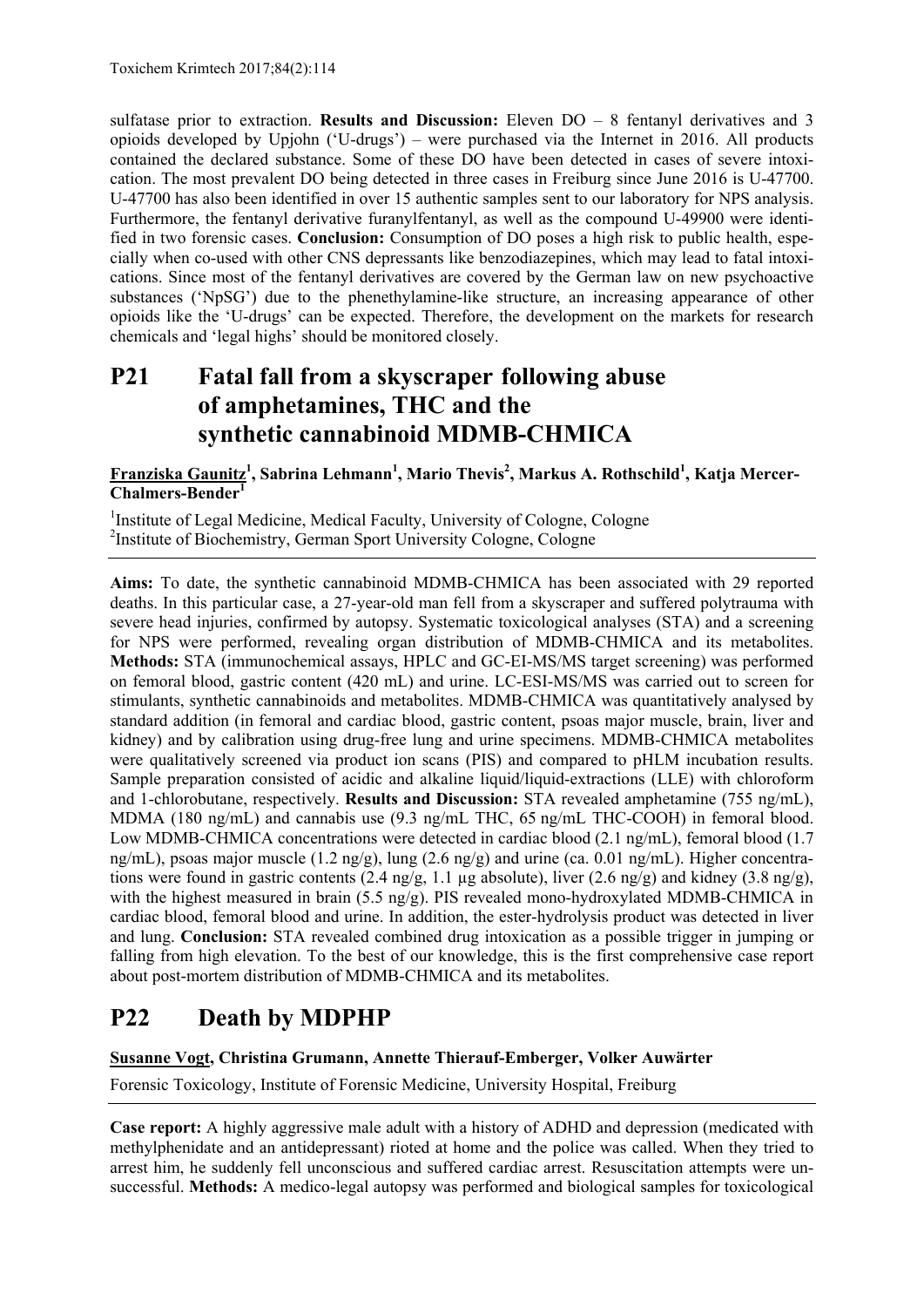analysis were collected. Full post-mortem toxicology including an LC-MS/MS method for stimulants in blood and hair was performed (MRM-Mode, Phenomenex Synergi 4µ PolarRP 80 Å, 150 mm x 2 mm, Phenomenex Kinetex 2.6µ Biphenyl 100Å, 100 mm x 2.1 mm). **Results and Discussion:** Autopsy yielded signs of resuscitation and unspecific findings of an intoxication like cerebral and pulmonary oedema, a full urinary bladder and blood congestion of visceral organs. Multiple haematomas, skin abrasions and a mass increase of the heart muscle (486 g) were found. Ethanol in blood and urine was negative. Femoral blood concentrations were 270 ng/ml MDPHP (analogue of MDPV) and 2.2 ng/ml methylphenidate. Fluoxetine was found in a subtherapeutic concentration; ritalinic acid was found positive (not quantified). Hair was analysed in 3 segments (0-3 cm, 3-6 cm, 6- 10 cm). Hair concentrations ranged from 980 to 2,200 pg/mg for MDPHP and from 1,600 to 6,600 pg/mg for methylphenidate. Hair was also positive for ritalinic acid, amphetamine (87 to 380 pg/mg) and the synthetic cannabinoids AB-PINACA (max. 1.0 pg/mg) and FUB-AMB (max. 1.6 pg/mg). Urine tested positive for MDPHP metabolites, methylphenidate, ritalinic acid and a metabolite of FUB-AMB. **Conclusion:** The structural similarity of MDPHP to MDPV suggests a relatively high potency. The MDPHP concentration in post-mortem blood could easily explain the extremely aggressive behaviour of the deceased. Functional heart failure due to extreme excitation caused by a high dose of the pyrovalerone derivative MDPHP could plausibly explain death.

## **P23 Postmortem redistribution of antipsychotic and antidepressive drugs**

#### **Michael Krämer, Burkhard Madea, Cornelius Hess**

Institute of Forensic Medicine, University Hospital, Bonn

**Aims**: For many xenobiotics, it has been shown that postmortem cardiac blood concentrations can be significantly different from the corresponding femoral blood concentrations because of postmortem redistribution. Postmortem cardiac blood concentrations of drugs do not absolutely represent the concentration at the time of death. Therefore, it is indispensable to determine specific cardiac blood / femoral blood concentration ratios to facilitate the interpretation of measured postmortem blood concentrations. **Methods**: Respectively 23 cardiac blood and femoral blood samples for neuroleptic drugs and respectively 32 samples for antidepressive drugs from autopsy cases in which an intake of these substances was described or proofed were measured by validated high performance liquid chromatographic tandem mass spectrometric methods. **Results and Discussion**: Cardiac blood / femoral blood concentration ratios of paliperidone (n=8, mean value 0.55), pipamperone (n=11, 1.18), risperidone (n=6, 0.41), promethazine (n=4, 1.34), zuclopenthixole (n=4, 1.18), clozapine (n=2, 1.2), norclozapine  $(n=2, 4.65)$ , aripiprazole  $(n=2, 1.10)$ , perazine  $(n=1, 1.10)$ , prothipendyl  $(n=4, 1.75)$ , chlorprothixene (n=1, 0.67), melperone (n=5, 0.90), benperidol (n=1, 1.02), amisulpride (n=1, 0.70), amitriptyline (n=5, 2.08), amitriptyline-N-oxide (n=1, 0.23), nortriptyline (n=5, 3.13), citalopram (n=5, 1.67), N-desmethyl-citalopram (n=5, 2.52), venlafaxine (n=2, 1.14), O-desmethyl-venlafaxine (n=1, 2.35), mirtazapine (n=10, 0.87), N-desmethyl-mirtazapin (n=10, 3.11), opipramol (n=2, 1.31), doxepine (n=5, 0.82), nordoxepine (n=6, 1.64), paroxetine (n=3, 2.52), bupropion  $(n=1, 0.69)$ , hydroxybupropion  $(n=1, 1.08)$ , desipramine  $(n=1, 1.31)$ , trimipramine (n=2, 4.15), quetiapine (n=4, 1.23), 7-hydroxy-quetiapine (n=2, 1.15), sertraline  $(n=2, 1.09)$ , norsertraline  $(n=1, 1.48)$ , duloxetine  $(n=1, 2.11)$  were determined. Ratios showed high standard deviations (e.g. pipamperone 0.47). For some substances, concentration dependent ratios could be shown. **Conclusion**: This data could help in the interpretation of post mortem results especially in cases where femoral blood samples are not available.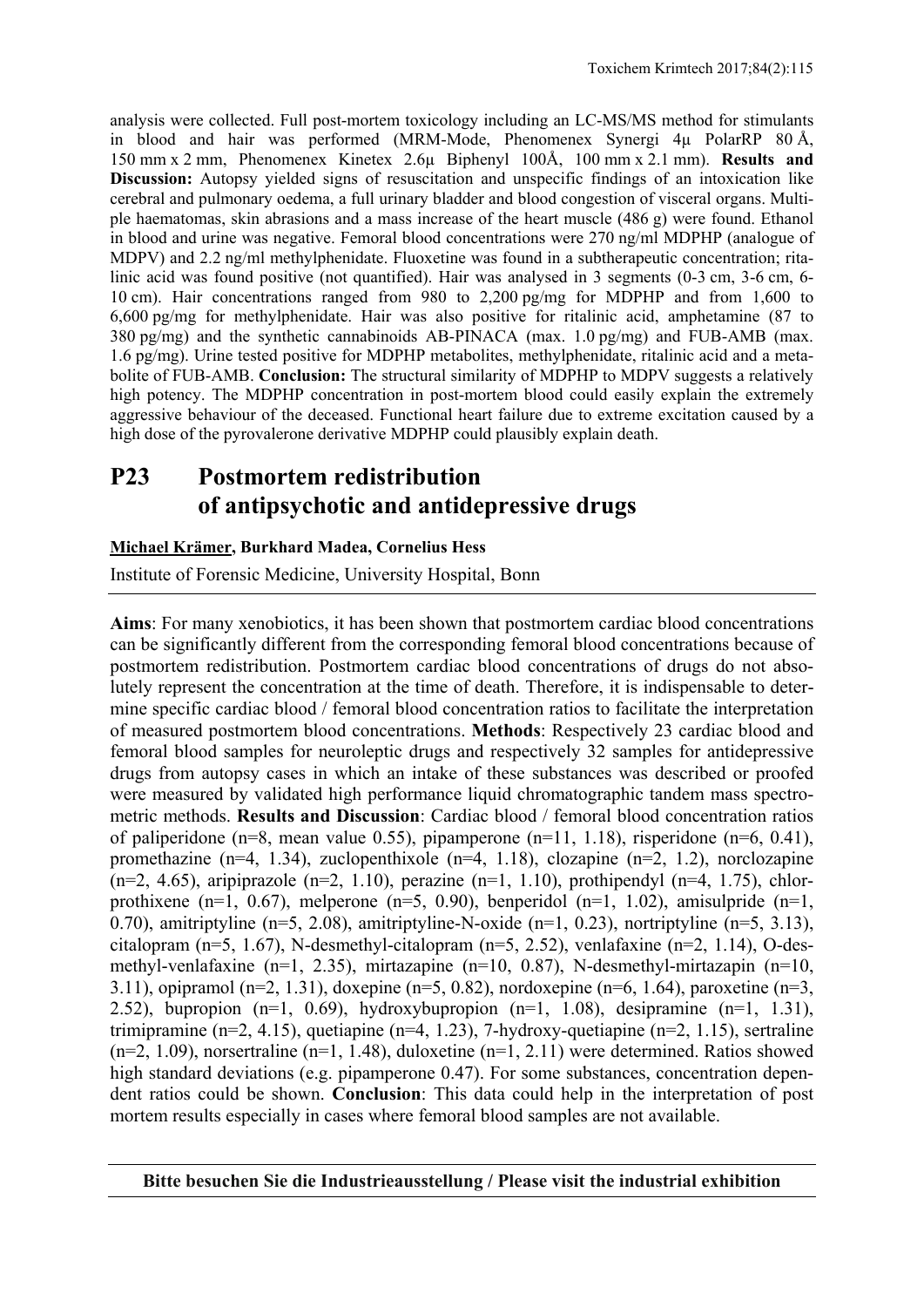## **P24 Analysis of the purple urine bag**

#### **Alexander Müller, Stefanie Iwersen-Bergmann, Jan Sperhake**

Institut für Rechtsmedizin, Universitätsklinikum Hamburg-Eppendorf, Hamburg

**Aims:** A deeply purple colored urine bag was observed during forensic postmortem examination of a deceased person before cremation of the body. A history of urinary tract cancer including urostomy was documented and a natural death was attested by the first instance. The ante mortem attending physicians (general practitioner, urologist) were consulted, but there were no explanations for the unordinary color of the urine bag. There were no recent medical interventions. Since a discoloration of urine is in general suspicious for intoxication, a sample of the purple urine was presented to the laboratory for further investigation. **Methods:** Analysis of the urine sample included common immunochemical testing, HPLC-PDA-analysis after enzymatic hydrolysis and GC/MS-analysis after enzymatic hydrolysis and acidic, neutral and basic liquid-liquid-extraction. **Results and Discussion:** There were no relevant toxicological findings. However, two strongly retained chromophore compounds were observed by RP-HPLC-PDA-analysis of the native urine sample. Deconvolution of GC/MS data matched spectral library entries (NIST) corresponding to indigoid compounds. Confirmatory analysis using a sample from natural indigo (indigofera tinctura) finally proved the presence of indigotin and indirubin in the urine sample as the origin of the purple color. A literature research was informative: the so-called "purple urine bag syndrome" is a recognized condition, associated with urinary tract infection by gram negative bacteria. Cleavage of urinary indoxylsulfate from dietary tryptophan by bacterial enzymes and conversion of indoxyl finally (preferably under alkaline conditions) causes the formation of the blue (indigotin) and red (indirubin) pigments, which are responsible for the purple color. A pH of 9.8 was observed and *Proteus vulgaris* was detected in the urine sample. **Conclusion:** Bacteria in the context of urinary tract infection can cause purple discoloration of urine bags. The detection of indigotin and indirubin in urine using common analytical methodology can confirm the purple urine bag syndrome.

## **P25 Analysis of cocaine adulterants in human brain of cases of drug-related death**

#### **Marianne Knuth<sup>1</sup> , Oliver Temme1 , Thomas Daldrup1 , Evelyn Pawlik1**

<sup>1</sup>Institute of Legal Medicine, Duesseldorf

**Aims:** For different reasons, street cocaine is diluted with pharmacologically active substances, socalled adulterants, such as levamisole or hydroxyzine. There is a current controversial debate relating the uptake of adulterants from cocaine preparations and death. Previous research convincingly argues that serious adverse side effects (e.g. arrhythmia, hallucinations) can be a consequence of adulterated cocaine. Having identified the presence of adulterants in lung tissue and blood, the concentration of these substances in brain, the target location, appeared of interest. This provides an opportunity to assess their role in cases of drug-related deaths. Therefore, we have developed and validated a method for the analysis of cocaine, two cocaine metabolites and six adulterants, which can typically be found in cocaine preparations, as well as one adulterant metabolite in brain tissue by gas chromatographymass spectrometry (GC-MS). Samples of ten cocaine users were analysed with this method. **Methods:**  Homogenized brain material was embedded by drying paper for protein precipitation. During the subsequent solid-phase-extraction, the eluate and one of the washing fractions were collected. After derivatization with MSTFA and pyridine, the extracts were analysed separately by GC-MS. **Results and Discussion:** The method has been fully validated for cocaine, benzoylecgonine, ecgonine methyl ester, diltiazem, hydroxyzine and levamisole in brain material and partly validated for cetirizine, lidocaine, phenacetin and procaine. The adulterants levamisole, lidocaine and hydroxyzine as well as phenacetin were identified in post-mortem brain samples in contrast to diltiazem, procaine and the hydroxyzine metabolite cetirizine. Furthermore, in some cases hydroxyzine, levamisole and lidocaine have been found in relatively high concentrations. Therefore, it cannot be excluded that they could cause adverse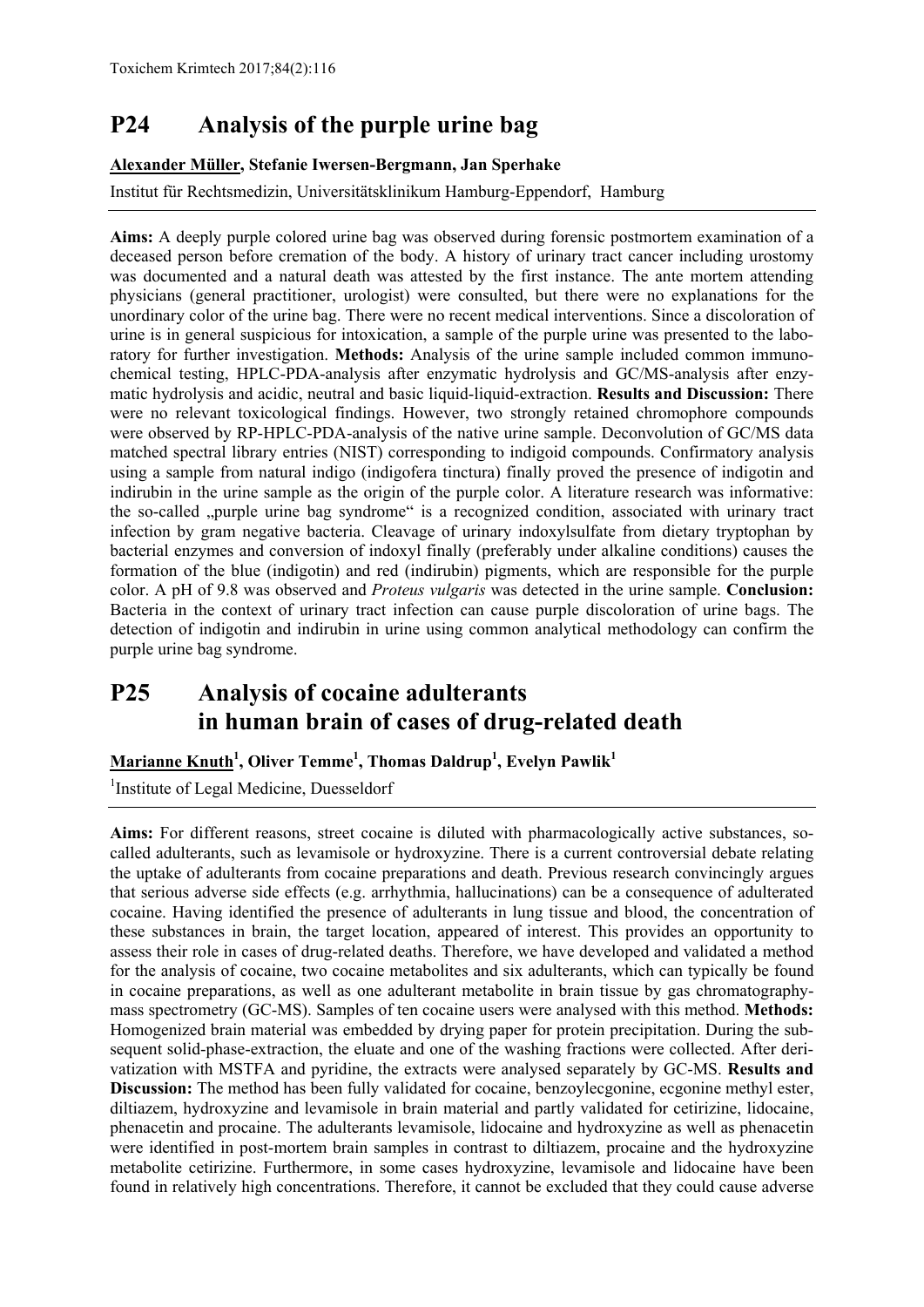side effects after cocaine consumption. **Conclusion:** For the interpretation of drug-related death, adulterants of drug preparations should be taken into account in addition to the drug itself.

## **P26 A case of acute intoxication with the designer drug α-pyrrolidinovalerophenone and its identification in human urine and blood by GC-MS**

#### **Marcel Grapp<sup>1</sup> , Christian Vidal<sup>2</sup> , Dieter Müller1**

<sup>1</sup>Forensic Toxicological Laboratory, University Medical Center, Göttingen 2 Forensic Science Institute, State Criminal Police Office Niedersachsen, Hannover

**Aims:** α-Pyrrolidinovalerophenone (α-PVP) is a synthetic cathinone belonging to the group of "second generation" pyrrolidinophenones that becomes more and more popular as designer psychostimulants. Here we report a severe case of poisoning with α-PVP and examine its metabolism in humans. The subject attracted attention because he caused traffic disruptions after stopping and getting out of his car and undressed himself. The subject's psychotic symptoms included behavioural disinhibition, bizarreness, paranoia, aggression and violence. **Methods:** Serum and urine samples that were sent to our laboratory were subjected to a general unknown screening procedure including systematic toxicological analysis by gas chromatography-mass spectrometry (GC-MS) after neutral and basic liquidliquid extraction (urine, serum) and acid hydrolysis, extraction and acetylation of urine. Quantification of α-PVP in serum included solid phase extraction with a chromabond "drug column" and subsequent analysis by GC-MS in SIM mode. **Results and Discussion:** Analyzing the urine sample by GC-MS in full scan mode disclosed the presence of  $\alpha$ -PVP and its metabolites  $\alpha$ -(2<sup> $\gamma$ </sup>-oxo-pyrrolidino)valerophenone (2´´-oxo-α-PVP) and 1-phenyl-2-(pyrrolidin-1-yl)pentan-1-ol (OH-α-PVP). In the acetylated urine sample we discovered the unique metabolite *N,N*-bis-desalkyl-PVP, that was previously not reported for humans. Thus, we propose principle metabolic pathways of α-PVP in humans including oxidation at position 2<sup>''</sup> of the pyrrolidine ring via intermediate 2<sup>''</sup>OH-form to produce 2<sup>''</sup>oxo-α-PVP and reduction of the ketone moiety to OH-α-PVP. Identification of *N,N*-bis-desalkyl-PVP suggests degradation of the pyrrolidine ring to the corresponding primary amine. In serum,  $\alpha$ -PVP could be detected after addition of the internal standard α-PVP-D8 and subsequent solid phase extraction. The determined serum concentration was 29 ng/mL. **Conclusion:** The absence of other causative psychoactive substances allows assuming a relationship between the abuse of α-PVP and the acute psychotic symptoms and behavioural disinhibition. In this case, the abuse of  $\alpha$ -PVP provoked a clinical condition that has been formerly described as "excited delirium syndrome".

## **P27 A case of methoxphenidine intoxication**

**Christina Grumann<sup>1</sup> , Susanne Vogt1 , Laura M. Huppertz1 , Bjoern Moosmann<sup>1</sup> , Florian Franz1 ,**   $\overline{\text{Verena Angerer}^1, \text{Lena Kramer}^2, \overline{\text{Volker Auwärter}^1}$ 

1 Forensische Toxikologie, Institut für Rechtsmedizin,, Universitätsklinikum, Freiburg 2 Forensische Medizin, Institut für Rechtsmedizin, Universitätsklinikum, Freiburg

**Aims:** Methoxphenidine is a dissociative anaesthetic of the diarylethylamine type and the 2-methoxy derivative of diphenidine. Since 2013, this substance has been marketed as legal alternative to banned dissociatives such as 4-MeO-PCP or methoxetamine. We report the case of a 21 year-old man, tested positive for methoxphenidine, who was found dead in his bathtub with his upper body completely covered by water. The deceased was a known drug user in the past and has been treated with psychotropic drugs due to deliberate self-injury. **Methods:** Post-mortem screening was performed by means of immunoassay, GC-MS, LC-MS/MS, LC-MS<sup>n</sup> and LC-QToF-MS. Sample preparation was done according to accredited standard procedures. **Results and Discussion:** Methoxphenidine was found at a concentration of 190 ng/mL in femoral blood. Furthermore, the femoral blood was tested positive for benzodiazepines and stimulants(lorazepam 5.7 ng/mL, delorazepam 54 ng/mL, amphetamine 64 ng/mL and 4-fluoroamphetamine (4-FA) 2.1 ng/mL). The urine findings supported the blood results, showing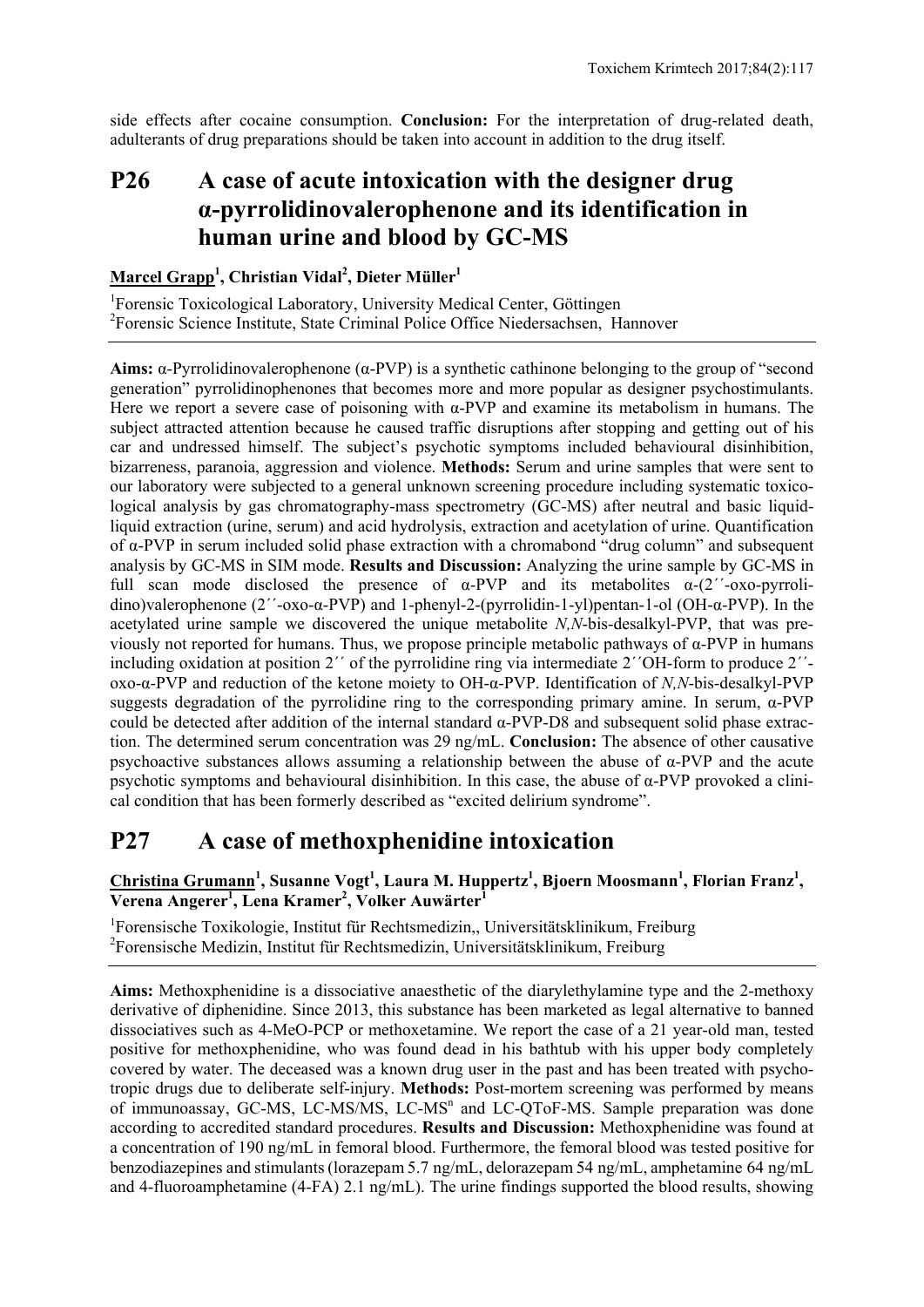the uptake of methoxphenidine, amphetamine and 4-FA as well as an uptake of diclazepam (indicated by the additional finding of lormetazepam). The blood alcohol concentration was 0.93 ‰. Typical signs of drowning as well as superficial cuts crossing the inner sides of both wrists were found during autopsy. A puncture site at the crook of the left arm was found as well. **Conclusion:** Considering the post-mortem results, indicating a mixed intoxication including methoxphenidine and ethanol, an accidental death due to loss of consciousness with subsequent drowning seems plausible. However, suicide could not be excluded. This case illustrates the importance of a thorough post-mortem toxicology screening including drug classes with lower prevalence like dissociative anaesthetics.

## **P28 Eight fatalities involving the synthetic opioid U-47700**

**Helena Fels1 , Frank Musshoff<sup>1</sup> , Gabriele Roider2 , Matthias Graw2 , Stefanie Lottner-Nau<sup>2</sup>**

1 Forensic Toxicological Centre (FTC), Munich <sup>2</sup>Institute of Forensic Medicine, Ludwig Maximilians University, Munich

**Aims:** Most recently, the synthetic opioid U-47700 has emerged on the illicit drug market and is sold on the internet as a "research chemical". Its structure is closely related to the synthetic opioid AH-7921. U-47700 is a µ-opioid receptor agonist with a potency of approximately 7.5 times that of morphine. In this study, we present eight fatalities where the synthetic opioid U-47700 was involved. All fatalities occurred between April and November 2016. **Methods:** For protein precipitation, 100 µL of blood was treated with 1 mL of acetonitrile. The supernatant was vaporized to dryness under a flow of nitrogen and reconstituted in 150 µL of a methanolic ammonium formate solution. Toxicological analysis for U-47700 was performed using liquid chromatography-quadrupole-time-of-flight mass spectrometry (LC-QTOF-MS). Time-of-flight mass spectrometry was carried out on an LC-Triple TOF 5600 system (AB Sciex) with electrospray ionization operated in positive mode. For quantification, a 6-point calibration curve covering a range from 50 – 2500 ng/mL was used. **Results and Discussion:** The median femoral blood concentration of U-47700 was 540 ng/mL (range: 420-2100) ng/mL). All decedents were male and aged between 23-49 years. All but one who died at hospital were found dead in their apartment. Additional quantitative analyses for U-47700 were carried out on all available body fluids including heart blood, pericardial fluid, urine and vitreous humor as well as liver. **Conclusion:** With regard to the great number of reported fatal cases involving U-47700, synthetic opioids should be included in the routine toxicological screening methods.

## **P29 Intoxications related to the designer drug 3,4-methylenedioxypyrovalerone (MDPV) in the South of Lower Saxony: Detection, quantification and studies on human metabolism by GC-MS**

**Marcel Grapp, Christoph Kaufmann, Martin Ebbecke** 

Forensic Toxicological Laboratory, University Medical Center, Göttingen

**Aims:** Among the synthetic cathinones, 3,4-methylenedioxypyrovalerone (MDPV) belongs to the class of pyrrolidinophenones that become increasingly popular as designer psychostimulants. Here, we report 23 intoxications with MDPV in the South of Lower Saxony. Furthermore, we examined the metabolism of MDPV in authentic human urine samples by GC-MS analysis and describe a validated method for the quantification of MDPV in human serum. **Methods:** Serum and urine samples that were sent to our laboratory were subjected to systematic toxicological analysis (STA) by GC-MS after neutral and basic liquid-liquid extraction. Additionally, urine samples underwent acid hydrolysis, extraction and derivatisation by acetylation or trimethylsilylation. Positive findings were confirmed with a validated method for quantification of MDPV including solid phase extraction and subsequent analysis by GC-MS in SIM mode. **Results and Discussion:** During the years 2014 to 2016, we confirmed consumption of MDPV in 23 cases where we detected the substance in serum or urine by STA.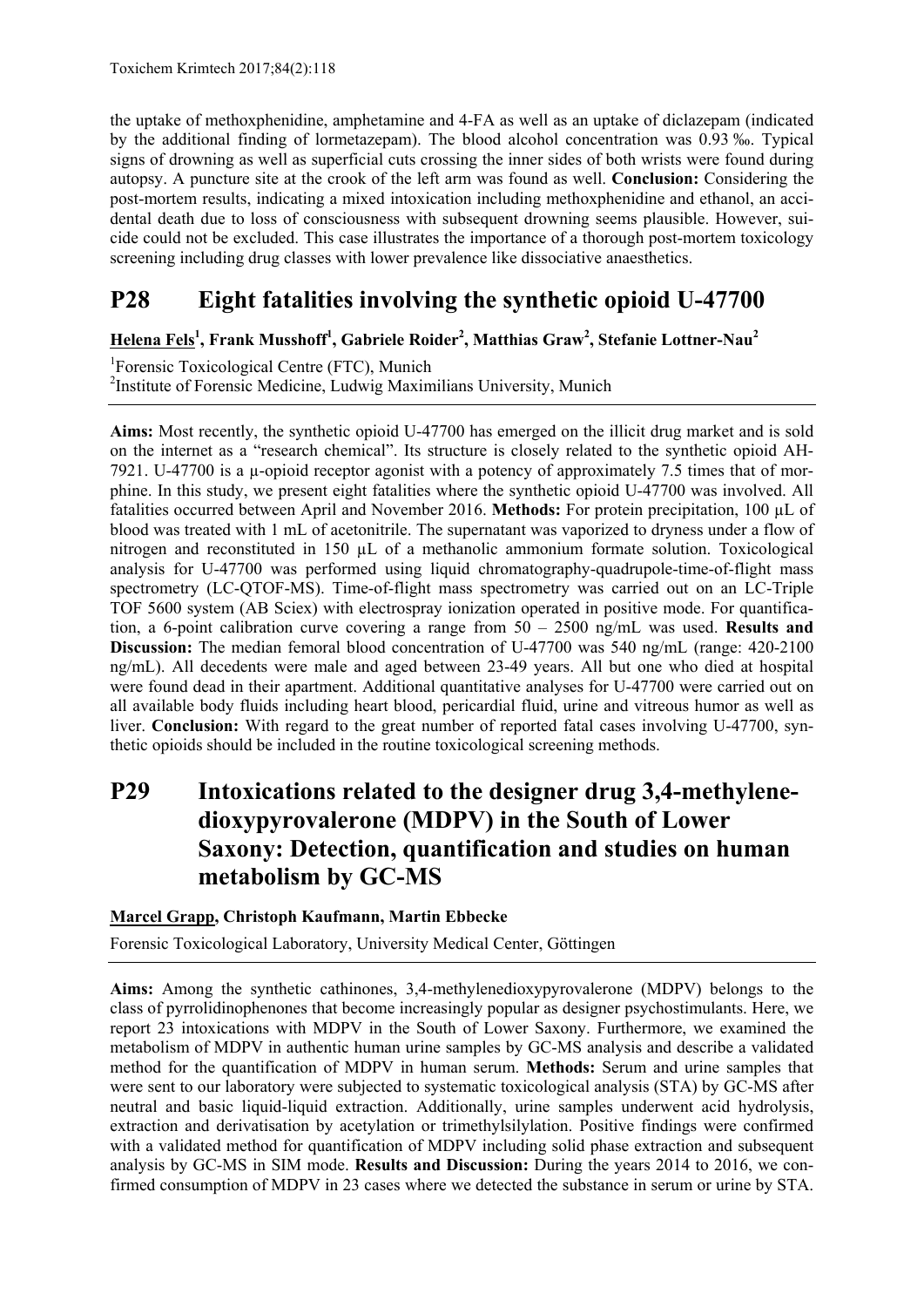The determined concentrations of MDPV in serum comprised traces (<10 ng/mL) up to 576 ng/mL with a mean concentration of 118 ng/mL and a median of 47 ng/mL. Noteworthy, for most of the cases we proved co-consumption of other psychotropic drugs with frequent occurrence of opiates and cannabinoids in 22% of the cases, followed by benzodiazepines and cocaine in 17%. Analysis of authentic urine samples disclosed the presence of the parent compound and seven metabolites of MDPV demonstrating metabolic pathways including oxidation at position 2<sup>'</sup> of the pyrrolidine ring, demethylenation followed by methylation of the catechol and degradation of the pyrrolidine ring to the primary amine. **Conclusion:** Intoxication cases indicate that the recreational use of MDPV may be fatal depending on overdosing and combination with other psychotropic drugs. The increasing frequency in the abuse of MDPV highlights the need for analytical methods comprising the detection and quantification of MDPV.

### **P30 NPS-findings in forensic toxicology – three case reports**

#### **Nadine Strehmel, Elke Vejmelka, Kerstin Kastner, Sonja Roscher, Michael Tsokos, Stefan Scholtis**

Landesinstitut für gerichtliche und soziale Medizin, Berlin

**Aims:** New psychoactive substances (NPS), also called "legal highs" have become a serious problem in the late 2000s, since 1) their chemical structure is continuously modified to circumvent existing regulations and 2) they are quickly spread through the internet. They comprise synthetic cannabinoids, synthetic cathinones, phenethylamines, piperazines, and tryptamines and are often sold as herbal products or "bath salts". In order to evaluate these substances with respect to mortality, data on metabolism and toxicity are required. Below, three autopsy cases are presented, in which NPS were abused. Postmortem distribution in blood and various other matrices is discussed. **Methods:** A non-targeted GC-MS screening of urine samples was conducted. Identified NPS-targets were quantified in femoral blood, heart blood, urine, gastric contents, bile fluid, liver, liquor and hair using a LC-MS/MS system. **Results and Discussion:** In two autopsy cases, the fentanyl analogue para-fluorofentanyl was found. In another case the 3,4-MDMA methylene homologue heliomethylamine and the synthetic cathinone 3,4-dimethylmethcathinone (DMMC) were identified. Quantitation showed the highest concentration in gastric contents (absolute amount of up to 2 mg) for all compounds. In addition, no track marks were detected during autopsy, suggesting that these substances were consumed orally. Femoral blood showed concentration levels in the low-mid ng/ml - range. All targets were also found in hair, indicating a repeated use. In each case, the cause of death was attributed to acute poisoning by one or more of these substances. **Conclusion:** The data presented are a valid resource for the evaluation of fatal NPS intoxications and are a good starting point for further postmortem forensic investigations.

## **P31 Prevalence of New Psychoactive Substances (NPS) at a popular annual festival in Cologne, Germany**

Sabrina Lehmann<sup>1,\*</sup>, Franziska Gaunitz<sup>1,\*</sup>, Martin Juebner<sup>1</sup>, Mario Thevis<sup>2</sup>, Markus A. Roth**schild<sup>1</sup> , Katja Mercer-Chalmers-Bender1**

<sup>1</sup>Institute of Legal Medicine, Medical Faculty, University, Cologne <sup>2</sup>Institute of Biochemistry, German Sport University, Cologne; \*geteilte Erstautorenschaft

**Aims:** The aim of this study was to investigate consumer habits with respect to NPS, as well as "classical" recreational drugs, at a popular annual festival in Cologne. Festival visitors were asked to volunteer following clarification of the study purpose. After gaining their consent and filling in a brief questionnaire on their drug habits, urine samples were collected. The urine was screened for opiates, methadone, cocaine, amphetamines, cannabinoids, benzodiazepines and NPS (synthetic stimulants and synthetic cannabinoids). **Methods:** After cleavage of possible glucuronide conjugates, urine samples were immunochemically pre-analysed for the consumption of opiates, methadone, cocaine, cannabis, amphetamines and benzodiazepines. Positive immunoassay results were confirmed by GC-MS/MS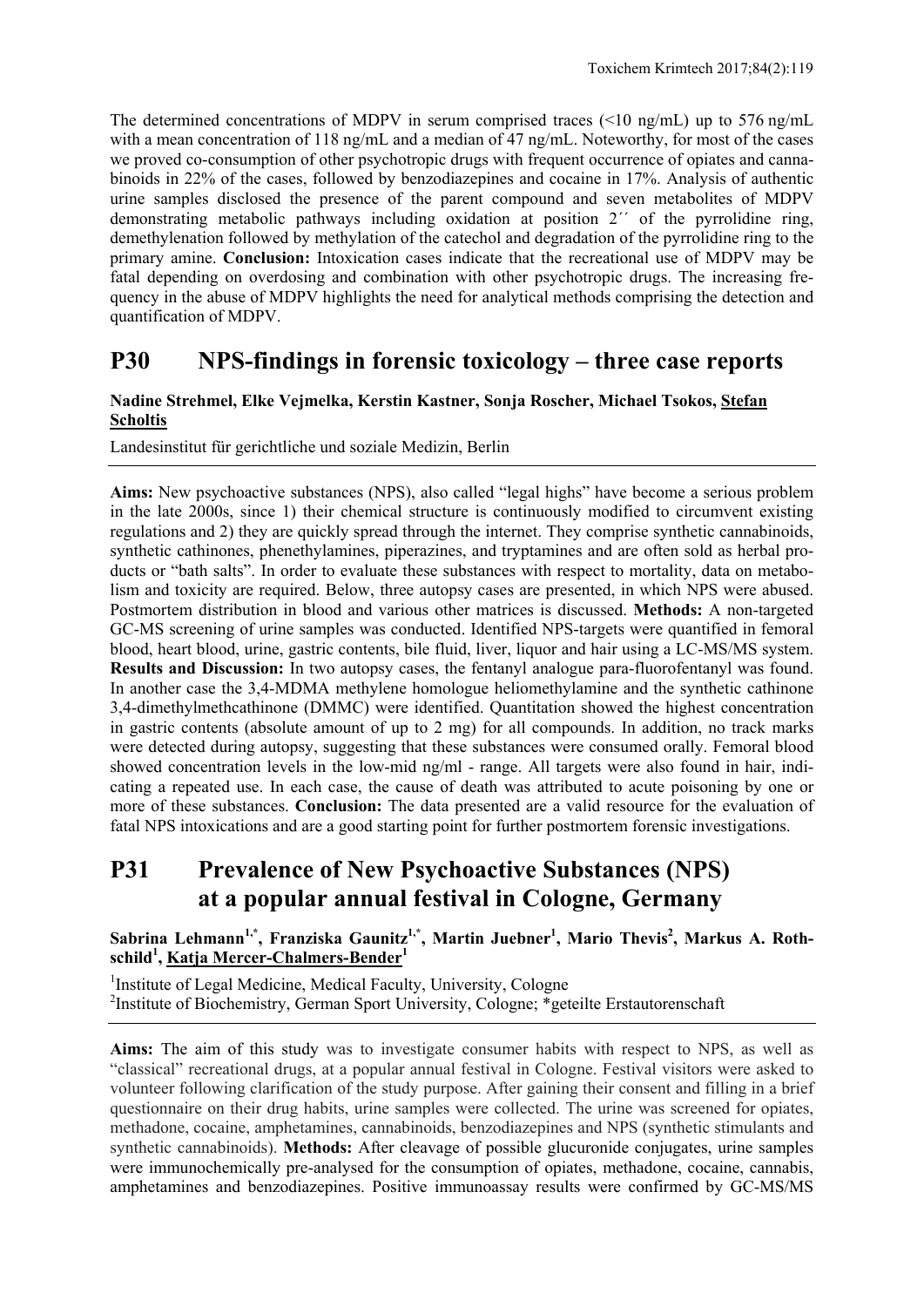and LC-MS/MS after solid phase extraction. Target LC-MS/MS screenings were performed for a total of 145 NPS and metabolites (synthetic stimulants and synthetic cannabinoids). The limit of detection (LOD) ranged from 0.2 to 4 µg/L for synthetic stimulants and from 0.05 to 5 µg/L for synthetic cannabinoids. **Results and Discussion:** Of 110 urine samples (87 male, 23 female), 90 (82 %) were tested positive for drugs of abuse. Cocaine  $(n = 11)$  and cannabis  $(n = 34)$ , as well as amphetamine  $(n = 23)$ and MDMA ( $n = 26$ ), were proved to be most often positive. 17 urine samples (15 %) were positive for synthetic stimulants, of which ketamine (n = 10), methylone (n = 5), methoxetamine (n = 3), mephedrone  $(n = 2)$  and PMMA  $(n = 2)$  showed the highest prevalence. Furthermore, BZP, 3-TFMPP and 2-DPMP were found. Synthetic stimulants were often detected along with "classical" stimulants, likely due to a mixed use of these drugs. Synthetic cannabinoids were not detected. **Conclusion:** Synthetic stimulants proved to be relevant party drugs at this festival. Synthetic cannabinoids seemed not to play an essential role. Multi-drug use is likely to be common among NPS-consumers.

## **P32 The 'NpSG' (act to control the distribution of new psychoactive substances) – An effective weapon in the war on drugs?**

#### **Sebastian Halter, Lukas Mogler, Verena Angerer, and Volker Auwärter**

Forensische Toxikologie, Institut für Rechtsmedizin, Universitätsklinikum, Freiburg

**Aims:** On November  $26<sup>th</sup>$  2016, the German 'act to control the distribution of new psychoactive substances' ('NpSG') came into force. The law controls new psychoactive substances (NPS) by banning two substance groups defined based on chemical structures: substances derived from 2 phenethylamine and synthetic cannabinoids. To investigate the influence of the NpSG on the online market, a systematical evaluation of online monitoring results was conducted. **Methods:** Herbal blends, bath salts, e-liquids and research chemicals were bought via the Internet on a regular basis. To evaluate the effect of the NpSG, the monitoring of products bought from October 2016 until the Mosbach Symposium 2017 is analysed. The product monitoring involves a quick solvent extraction prior to GC-MS analysis. The spectra were compared to in-house libraries, the Cayman Spectral Library and the SWGDRG Mass Spectral Library. Unknown substances were structurally characterised by NMR. **Results and Discussion:** Most of the German online retailer of NPS have been aware of the process of implementing the new law and informed their customers via newsletters since the bill was published in July 2016. Almost every German retailer started a 'sale' of products in October 2016, when the Bundestag agreed with the NpSG. Some of the online retailer rearranged their products after the NpSG came into force by selling carbazole derivatives like MDMB-CHMCZCA, which are not yet covered by the new law. **Conclusion:** The NpSG does have impact on the German NPS market. The instant change in the stocks of vendors and their awareness of legislative processes reveal a high flexibility of the German NPS market. It remains to be seen whether the law finally leads to a reduction of online retailers, higher prices and/or less NPS consumers.

## **P33 Phase I metabolism of the carbazole derivatives EG-018 and MDMB-CHMCZCA – A new class of synthetic cannabinoids circumventing the 'NpSG'**

#### **Lukas Mogler, Florian Franz, Verena Angerer, Bjoern Moosmann, Volker Auwärter**

Forensische Toxikologie, Institut für Rechtsmedizin, Universitätsklinikum, Freiburg

**Aims:** The German 'Act to control the distribution of new psychoactive substances' (NpSG) became effective on  $26<sup>th</sup>$  of November 2016. According to the law, synthetic cannabinoids with indole, indazole or benzimidazole core structures are banned. EG-018, EG-2201 (5-fluoro-pentyl analogue of EG-018) and MDMB-CHMCZCA are not covered by the 'NpSG' due to their carbazole core struc-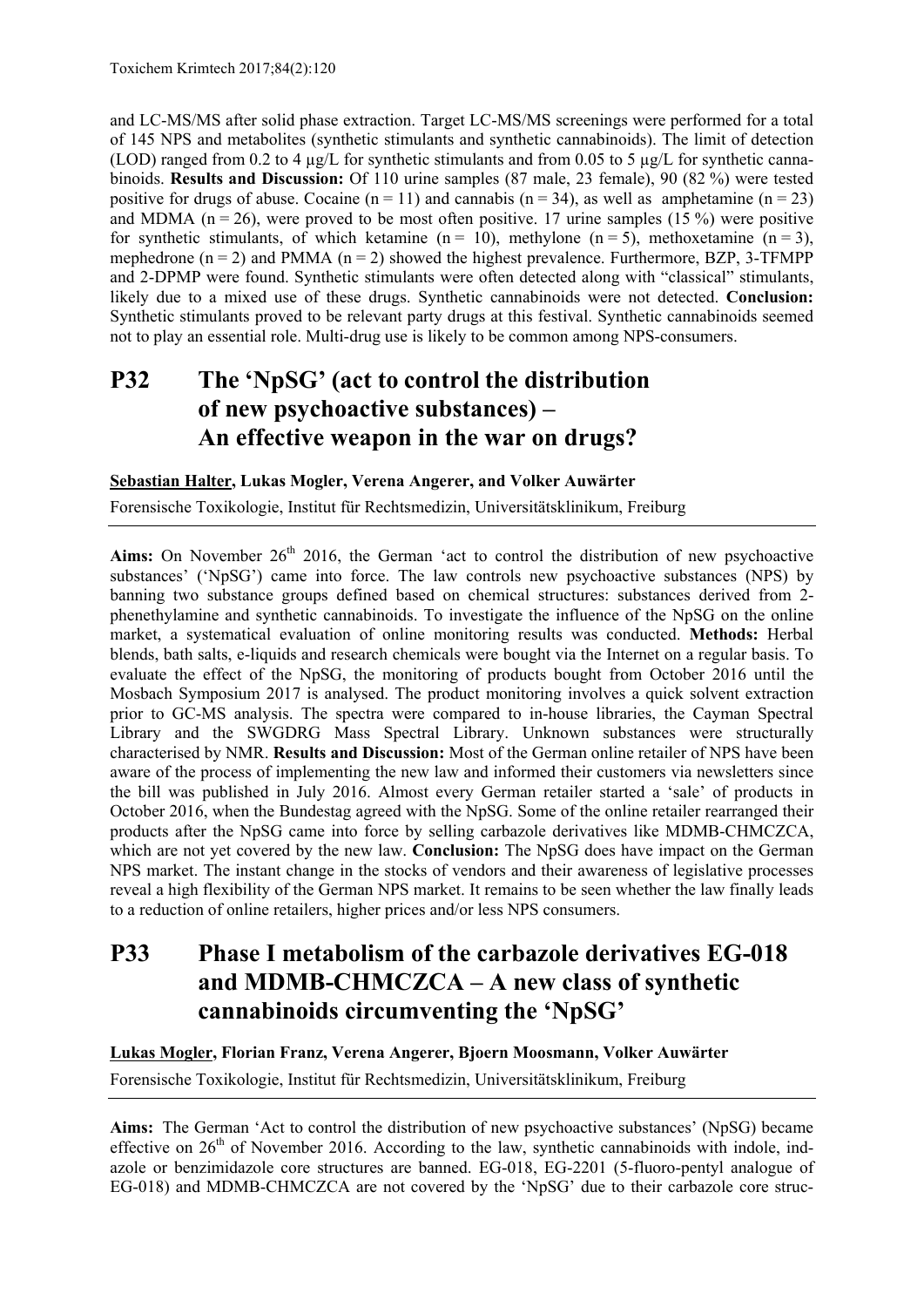tures. Phase I metabolism studies were conducted to identify urinary biomarkers for the detection of these substances in urine samples. **Methods:** Human urine samples, positive for EG-018 (n=8) and MDMB-CHMCZCA (n=15) were analysed for the assessment of the *in-vivo* phase I metabolite profiles. To compare with *in-vitro* metabolites, pooled human liver microsome (pHLM) assays were performed with all three substances. LC-MS/MS and LC-QToF-MS experiments were applied for the metabolite characterisation. **Results and Discussion:** Thirteen *in-vivo* phase I metabolites of EG-018 were detected in urine samples. The metabolites could be confirmed *in-vitro* by corresponding signals in pHLM samples after incubation with EG-018. M1, formed by mono-hydroxylation of the pentyl moiety, was the most abundant metabolite among the EG-018 positive samples. Comparing the microsomal metabolite profiles of EG-018 and EG-2201, one identical metabolite (M1) was detected, formed by mono-hydroxylation and hydrolytic defluorination, respectively. For MDMB-CHMCZCA 29 *in-vivo* metabolites were identified and confirmed *in-vitro*. M14, formed by terminal ester hydrolysis and mono-hydroxylation of the cyclohexyl-methyl moiety, was the most abundant metabolite among the MDMB-CHMCZCA positive urine samples. M7, also mono-hydroxylated but with an intact methyl ester function, can be used to differentiate between the uptake of other chemically similar valine derivatives. **Conclusion:** In the present work, urinary biomarkers for EG-018 and MDMB-CHMCZCA consumption are suggested. Current online monitoring of 'legal-high' products (unpublished data) indicate that carbazole derivatives, mainly MDMB-CHMCZCA, are sold via the Internet as legal alternatives to the recently banned SCs scheduled under the 'NpSG'.

## **P34 Phase I** *in vitro* **and** *in vivo* **metabolism of the designer opioid furanylfentanyl**

#### **Maurice Wilde1 , Verena Angerer1 , Bjoern Moosmann1,2, Volker Auwaerter1**

1 Forensische Toxikologie, Institut für Rechtsmedizin, Universitätsklinikum, Freiburg 2 Institut für Rechtsmedizin, Kantonspital, St. Gallen, Schweiz

**Aims:** Lately, designer opioids (DO) have gained more and more relevance on the market of new psychoactive substances (NPS). Fentanyl derivatives are one predominant subgroup of DO. These compounds pose a particularly high risk to human health because many of these substances are severalfold more potent than morphine. In the present study the *in vitro* phase I metabolism of furanylfentanyl (Fu-F) was investigated using pooled human liver microsomes (pHLM), and the results were compared to the *in vivo* phase I metabolites detected in an authentic urine sample to identify the most suitable targets for urine analysis. **Methods:** Furanylfentanyl was incubated with pHLM to generate *in vitro* phase I metabolites. A urine sample from an authentic case was analysed after glucuronidasesulfatase treatment and solid phase extraction or liquid-liquid extraction using LC-MS/MS and LC-QToF-MS analysis, respectively. **Results and Discussion:** The main phase I *in vivo* metabolites for Fu-F identified were nor-furanylfentanyl (*N*-desalkyl-), the amide-hydrolysis product, one monohydroxy-furanylfentanyl metabolite and an additional metabolite (2-methoxy-5-{2-[4-(phenylamino)piperidin-1-yl]ethyl}phenol). Furthermore, some minor metabolites were detected *in vivo*. All main metabolites were also detected *in vitro* in the pHLM assay, except (2-methoxy-5-{2-[4-(phenylamino)piperidin-1-yl]ethyl}phenol) was not present. This metabolite type was identified for butyrylfentanyl by Steuer *et al*., and might be formed by catecholamine-*O*-methyl-transferase, which is not present in the pHLM assay. **Conclusion:** The pHLM assay is a quick and straightforward tool to predict main phase I *in vivo* metabolites of the fentanyl derivatives. As it has been described for other DO before, the parent compound Fu-F can be targeted for detection of drug use in urine samples. However, the presented main metabolites may serve as additional urinary biomarkers for Fu-F consumption and may provide longer detection windows.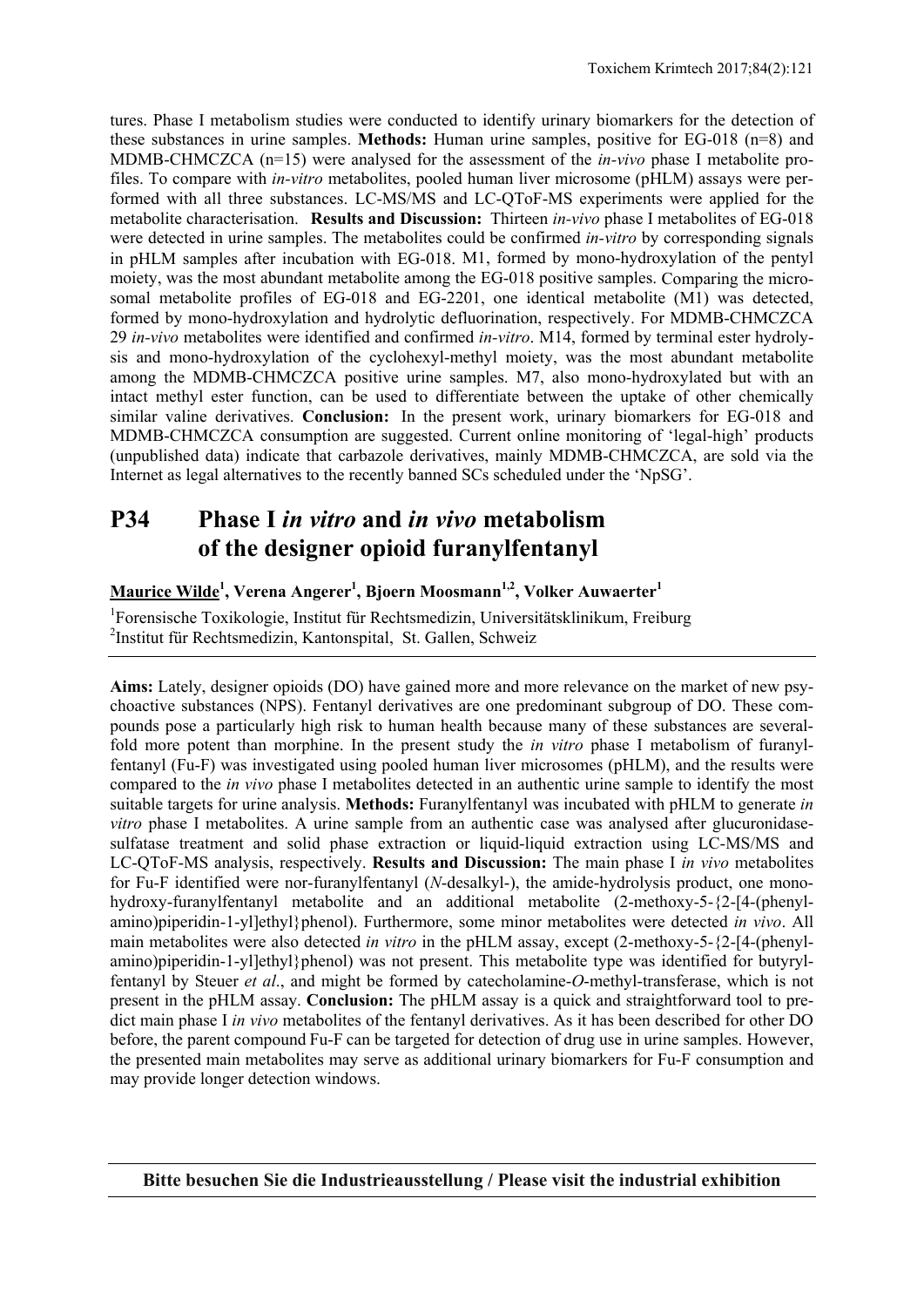## **P35 The use of phosphatidylethanol (PEth) improved detection of alcohol consumption in pre- and post-liver transplantation patients**

#### **Hilke Andresen-Streichert<sup>1</sup> , Yannik Beres2 , Stefanie Iwersen-Bergmann<sup>3</sup> , Alexandra Schröck4 , Wolfgang Weinmann<sup>4</sup> , Gisela Skopp5 , Martina Sterneck<sup>2</sup> , Alexander Müller3**

1 Institut für Rechtsmedizin, Uniklinik, Köln

<sup>2</sup>Universitäres Transplantations-Zentrum, Hamburg

3 Institut für Rechtsmedizin, Universitätsklinikum, Hamburg-Eppendorf

4 Institut für Rechtsmedizin, Bern, Schweiz

5 Institut für Rechtsmedizin und Verkehrsmedizin, Universitätsklinikum, Heidelberg

**Aims:** Using PEth, detection of ethanol uptake is possible up to 3 weeks in patients misusing alcohol, and up to 3-12 days after a single drinking event (1.0 g/kg ethanol in blood). Therefore, its diagnostic window is larger than that of ethyl glucuronide (EtG) in urine. In this study, PEth was compared to other alcohol consumption markers in liver transplant candidates and recipients to evaluate whether PEth could improve standard alcohol screening. **Patients and methods:** Patients presenting to the outpatient transplant clinic of the UKE between 10/15 and 02/16 with either liver cirrhosis due to alcoholic liver disease (ALD) or for a yearly check-up-visit after liver transplantation for ALD were included. Ethanol, methanol, EtG in urine (uEtG) and in hair (hEtG), and carbohydrate deficient transferrin (CDT) were tested and compared with patients' questionnaire reports. **Results and discussion:**  Of 51 pre- and 61 post-transplant patients 28/112 (25%) tested positive for at least one alcohol marker. PEth was positive in 71% (20/28), ethanol in 14% (4/28), CDT in 14% (4/28), uEtG in 52% (11/21), and hEtG in 89% (16/18) of these positive patients, respectively. Urine and hair samples were not available from all patients. PEth alone revealed alcohol consumption in 21% (6/28) of patients. PEthtesting was more sensitive (100%) than the determination of ethanol, methanol, CDT or uEtG alone (sensitivity 25%, 25%, 21%, and 63%, respectively), or these four markers taken in combination. Specificity of all markers was 94% or higher. Additional testing of hEtG revealed alcohol consumption in 7 patients, not being positive for any other marker. **Conclusion:** PEth is a highly specific and sensitive marker for detection of recent alcohol consumption in pre- and post-transplant patients. The additional determination of hEtG was useful in disclosing alcohol consumption 3-6 months retrospectively.

## **P36 Compliance testing of patients in ADHD treatment with Lisdexamfetamine using oral fluid samples**

#### **David Kühne, Michael Böttcher**

Abt. Drogen- / Medikamentenanalytik, MVZ Labor Dessau GmbH, Dessau

**Aims:** Lisdexamfetamine (LDX) is a long acting oral prodrug stimulant indicated for the treatment of attention-deficit/hyperactivity disorder (ADHD). Conversion of LDX into therapeutically active Damphetamine and L-lysine occurs primarily in red blood cells. Compliance testing of these patients should spot illicit D/L-amphetamine use and ideally confirm the presence of the prodrug LDX. In this study, 102 oral fluid (OF) samples from 70 LDX patients were analysed for this purpose. **Methods:** OF samples were collected using the Greiner-Bio-One SCS device. D/L-Amphetamine was quantified with our accredited UPLC-MS/MS method on a Waters Acquity/Xevo TQ-S after salting out assisted liquid-liquid extraction (SALLE). For LDX quantification (LOD 0.01 ng/mL) a modified alkaline SALLE was applied. UPLC-MS/MS was operated in ESI+ and SRM mode and three transitions were monitored for LDX (264>84, 264>129, 264>119) and LDX-d4 (268>88, 268>133, 268>119). Enantioselective separation of D- and L-amphetamine was performed on an Astec Chirobiotic V2, 25cm x 4.6mm, 5µm column after alkaline LLE. **Results and Discussion:** Four samples out of 102 from four patients were negative for amphetamine and LDX. D-Amphetamine only was detected in 81 samples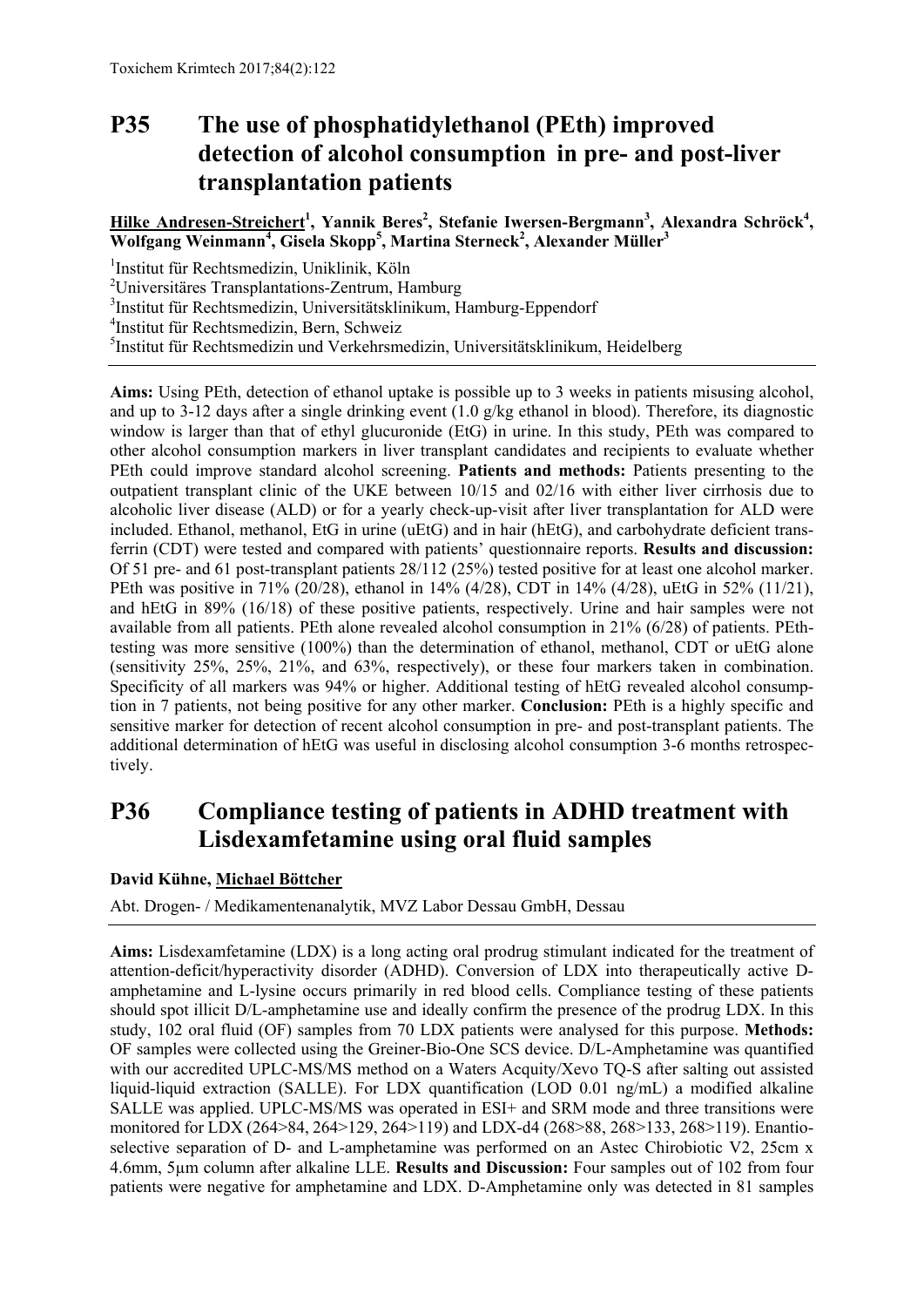(79.4%). From these samples only 64 (79%) contained LDX. D/L-Amphetamine could be detected in 17 samples (16.7%) proving illicit amphetamine consumption. From these samples 12 (70.6%) contained LDX. The LDX concentrations of the 76 positive samples were divided into four groups: 44 samples  $<1.0$ , 19 samples  $>1.0$  and  $<10.0$ , 5 samples  $>10.0$  and  $<21.0$  and 8 samples  $>250$  and  $<6896$ ng/mL. **Conclusion:** In total, 21 samples (20.6%) contained D/L-amphetamine or no amphetamine at all demonstrating the need for compliance testing in this patient group. LDX was not always detectable in D-amphetamine positive samples indicating the need for an even more sensitive method. The low OF/plasma ratio of LDX is most probably due its pKa value of 10.2.

## **P37 Retention of illicit drugs in dental plaque - a model study regarding plaque as alternative matrix in forensic toxicology**

#### **Kerstin Henkel1 , Miriam Klima1 , Markus J. Altenburger2 , Miriam C. Kuales2 , Volker Auwärter1 , Merja A. Neukamm1**

<sup>1</sup>Forensische Toxikologie, Institut für Rechtsmedizin, Universitätsklinikum, Freiburg 2 Department für Zahn-, Mund- und Kieferheilkunde, Klinik für Zahnerhaltungskunde und Parodontologie, Universitätsklinikum, Freiburg

**Aims:** Analysis of non-mineralized dental biofilm (plaque) might extend the spectrum of alternative matrices commonly used in forensic toxicology, but little is known about the retention of extraneous substances in this material. The present pilot study aimed to explore whether and in what concentrations the investigated drugs of abuse are retained in plaque. Therefore, a model was developed simulating plaque growth and regular drug uptake as authentic as possible. **Methods:** Five volunteers wore customized plastic braces facilitating plaque growth on their surface for at least 21 h/day for seven days. In order to mimic regular drug uptake, the braces were placed in a solution of the following model substances (10  $\mu$ g/mL) for 30 minutes three times per day: amphetamines (amphetamine, methamphetamine, MDA, MDEA, MDMA), opiates (morphine, codeine, 6-monoacetylmorphine), cocaine and benzoylecgonine. Additionally, the braces were treated with 20 % saccharose solution twice a day to nourish the biofilm-associated microorganisms. After the last drug exposure, the braces were worn for another approx. 16 hours before the grown plaque was scraped off and analyzed by LC-MS/MS. **Results and Discussion:** The weight of the dried biofilm samples varied from 1.2-9.5 mg showing a wide inter-individual range in plaque growth. The following median concentrations (ng/mg) were found in four of five plaque samples: amphetamine 25, methamphetamine 16, MDMA 32, MDEA 31, morphine 24, codeine 8.1, 6-monoacetylmorphine 10, cocaine 40 and benzoylecgonine 2.6. Concentrations 10-100 times higher were detected in the plaque sample of the fifth subject. **Conclusion:** This study represents a first model feasible to investigate the retention of drugs in plaque. The results show that all model substances are retained and still can be detected 16 hours after the last drug exposure. Further study designs using this model to investigate the window of detection or to mimic a single drug uptake will be discussed.

## **P38 Evaluation of a simple quantification method for THC-COOH in Dried Blood Spots**

#### Lina Gessner<sup>1</sup>, Ursula Telgheder<sup>2</sup>, Markus Alexander Rothschild<sup>1</sup>, Katja Mercer-Chalmers-**Bender1 , Martin Juebner<sup>1</sup>**

<sup>1</sup>Institute of Legal Medicine, Medical Faculty, University, Cologne <sup>2</sup>Instrumental Analytical Chemistry, Faculty of Chemistry, University of Duisburg-Essen, Essen

**Aim:** Development and evaluation of a method to overcome the requirement for a suspect's haematocrit (Hct) when carrying out quantitative analysis of 11-nor-Δ9-carboxytetrahydrocannabinol (THC-COOH) in Dried Blood Spots (DBS) found at a crime scene. **Method:** Blood from three subjects was